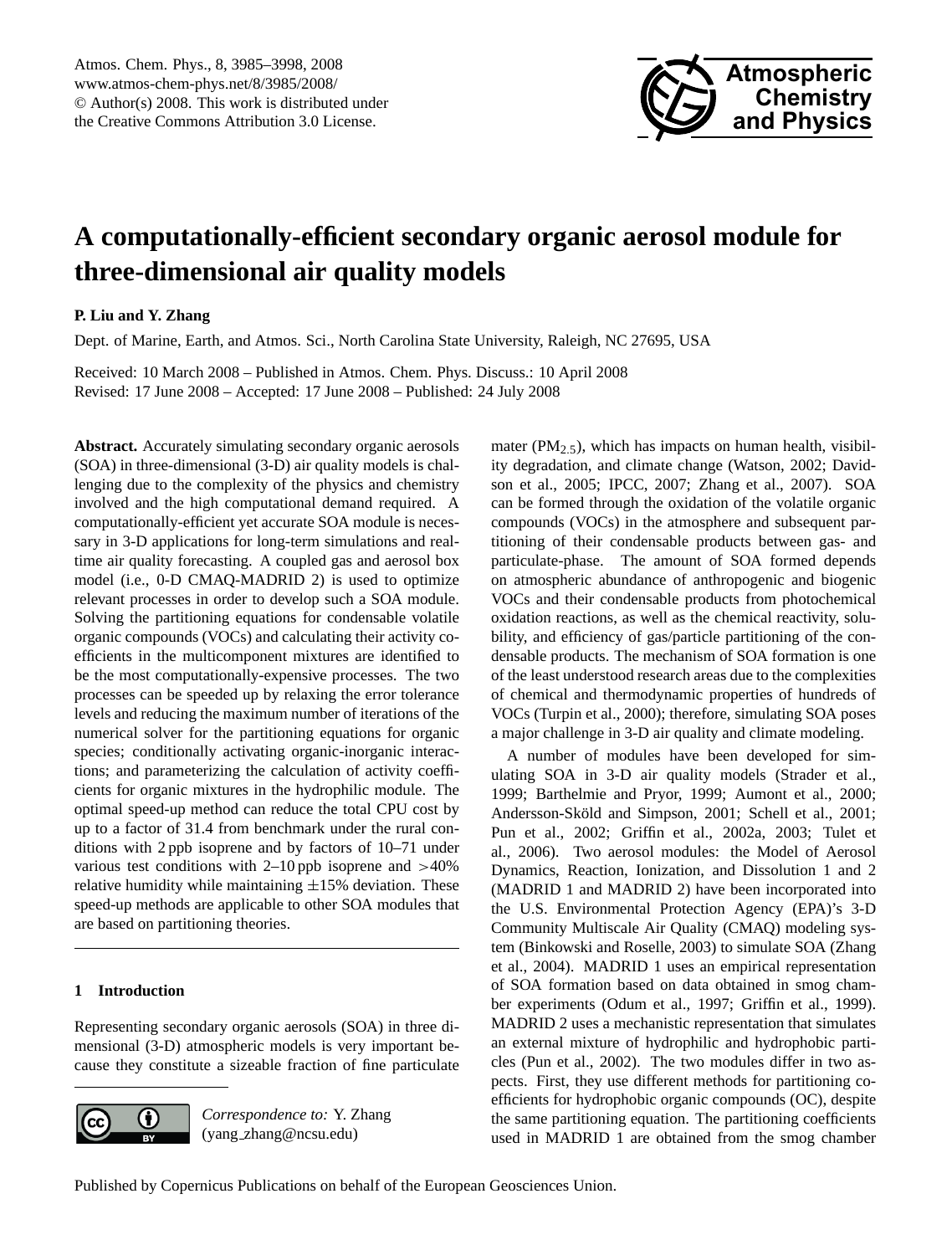experiments. In MADRID 2, the partitioning coefficients of the hydrophobic OCs are calculated as a function of temperature and composition based on the Raoult's law following the equation derived by Pankow (1994a, 1994b). Those of the hydrophilic OCs are calculated as a function of temperature, liquid water content, and composition based on the Henry's law. The determination of chemical composition for both hydrophobic and hydrophilic OCs in MADRID 2 involves the use of the UNIversal Functional Activity Coefficient (UNI-FAC) method of Fredenslund et al. (1975, 1977) for calculation of activity coefficients. Second, the hydrophilic compounds are not treated in MADRID 1 but they are treated based on the Henry's Law in MADRID 2. While MADRID 2 represents a detailed treatment for SOA formation, it is more computationally-expensive than MADRID 1 (by up to a factor of 8 in 3-D simulations), which limits its application for long-term 3-D simulations and real-time air quality forecasting.

In this work, a coupled gas and aerosol box model (i.e., zero-dimensional (0-D) version of CMAQ-MADRID 2) is used to explore various speed-up methods while maintaining a desirable numerical accuracy. The main objective of this study is to improve the computational efficiency of the SOA module for 3-D air quality long-term simulations and real-time forecasting.

## **2 Model description and test conditions**

#### 2.1 Model description

CMAQ-MADRID 2 simulates detailed gas-phase and aqueous-phase chemistry, and important aerosol microphysical processes that govern the chemical composition and size distribution of PM using a sectional size representation of particles within the CMAQ model framework (Zhang et al., 2004; Pun et al., 2005). All other atmospheric processes that govern the sources and fates of chemical species such as emissions, transport, and removal are either the same as or similar to those of CMAQ. The major aerosol microphysical processes include chemical thermodynamic equilibrium for inorganic species, secondary aerosol formation, new particle formation, condensational growth (or shrinkage by volatilization), mass transfer between the bulk gas phase and particulate phase, and aerosol activation by cloud droplets. The relevant processes involved in SOA treatments in MADRID 2 are described below. A detailed description can be found in Pun et al. (2002) and Zhang et al. (2004).

CMAQ-MADRID 2 uses the Caltech Atmospheric Chemical Mechanism (CACM) gas-phase chemistry (Griffin et al., 2002b) to provide the rate of formation of condensable products for the SOA module. CACM contains 361 reactions of 191 species and provides detailed descriptions of several generations of products from alkanes (3 classes), alkenes (2 classes), aromatics (2 classes), alcohols (3 classes), isoprene, and terpenes (2 classes). This mechanism is uniquely suitable for simulating SOA formation because it explicitly treats 42 condensable secondand third-generation products. The MADRID 2 SOA module includes 10 surrogate compounds, grouped according to their affinity for water (5 surrogate species for 28 explicit hydrophobic OCs and 5 surrogate species for 14 hydrophilic OCs), origin (anthropogenic vs. biogenic), size (number of carbons), volatility, and dissociation properties (Pun et al., 2002). Hydrophilic OCs include those with a short carbon chain ( $\leq$ 7 carbons; or  $\leq$ 10 carbons with three or more functional groups), high solubility  $(\geq 1 \text{ g}$  solute / 100 g water), and a high effective Henry's law constant (≥1×10<sup>6</sup> M atm−<sup>1</sup> ). Hydrophobic condensable OCs are identified by their estimated octanol-water partitioning coefficients. If an organic species shows affinity for both aqueous and organic phases, it is chosen as either hydrophobic or hydrophilic, due to the lack of experimental data on thermodynamic properties of mixed organic-inorganic aqueous solutions (Pun et al., 2002). Each surrogate compound assumes the characteristic size and functional groups of the corresponding explicit compounds. Due to the paucity of property data for complex OCs, partitioning parameters, such as Henry's law constants and saturation vapor pressures, are estimated using group contribution methods (Pun et al., 2002). Dissociation constants and deliquescence relative humidities (DRH) are assigned based on analogy to simpler compounds.

The partitioning of hydrophobic condensable OCs into particulate phase through absorption and gas-particle equilibrium is described as follows (Pankow, 1994a, 1994b):

$$
K_i = \frac{A_i / M_{\text{TOM}}}{G_i} \tag{1}
$$

where  $K_i$  (m<sup>3</sup> $\mu$ g<sup>-1</sup>) is the partitioning coefficient,  $A_i$  and  $G_i$  ( $\mu$ g m<sup>-3</sup> air) are the mass concentrations of species i in the particulate- and gas-phase, respectively, and  $M_{\text{TON}}$  $(\mu g m^{-3}$  air) is the mass of total organic carbon (i.e., the sum of primary (non-volatile) and secondary organic carbon (semi-volatile)) in the particulate phase that serve as the organic absorbing medium.  $A_i$  can be calculated based on  $K_i$ ,  $G_i$ , and  $M_{\text{TOM}}$ . The partitioning coefficient,  $K_i$ , can be calculated as follows (Pankow et al., 1994a, 1994b):

$$
K_i = \frac{760RT}{10^6 P_i^{sat} \gamma_i \bar{M}_{om}}
$$
 (2)

where  $R$  is the ideal gas constant  $(8.2 \times 10^{-5} \text{ m}^3 \text{ atm} \text{ mol}^{-1} \text{ K}^{-1}),$  T (K) is the temperature,  $P_i^{\text{sat}}$  (torr) is the saturation vapor pressure,  $\gamma_i$  is the activity coefficient in the particulate phase, and  $\bar{M}_{om}$  is the average molecular weight of the organic absorbing medium. Given an initial guess of  $A_i$ ,  $\bar{M}_{om}$  can be estimated,  $\gamma_i$  can be calculated by the UNIFAC method based on initial guess of organic aerosol concentrations and composition, and  $K_i$  can be solved through Eq. (2).  $K_i$  can then be substituted into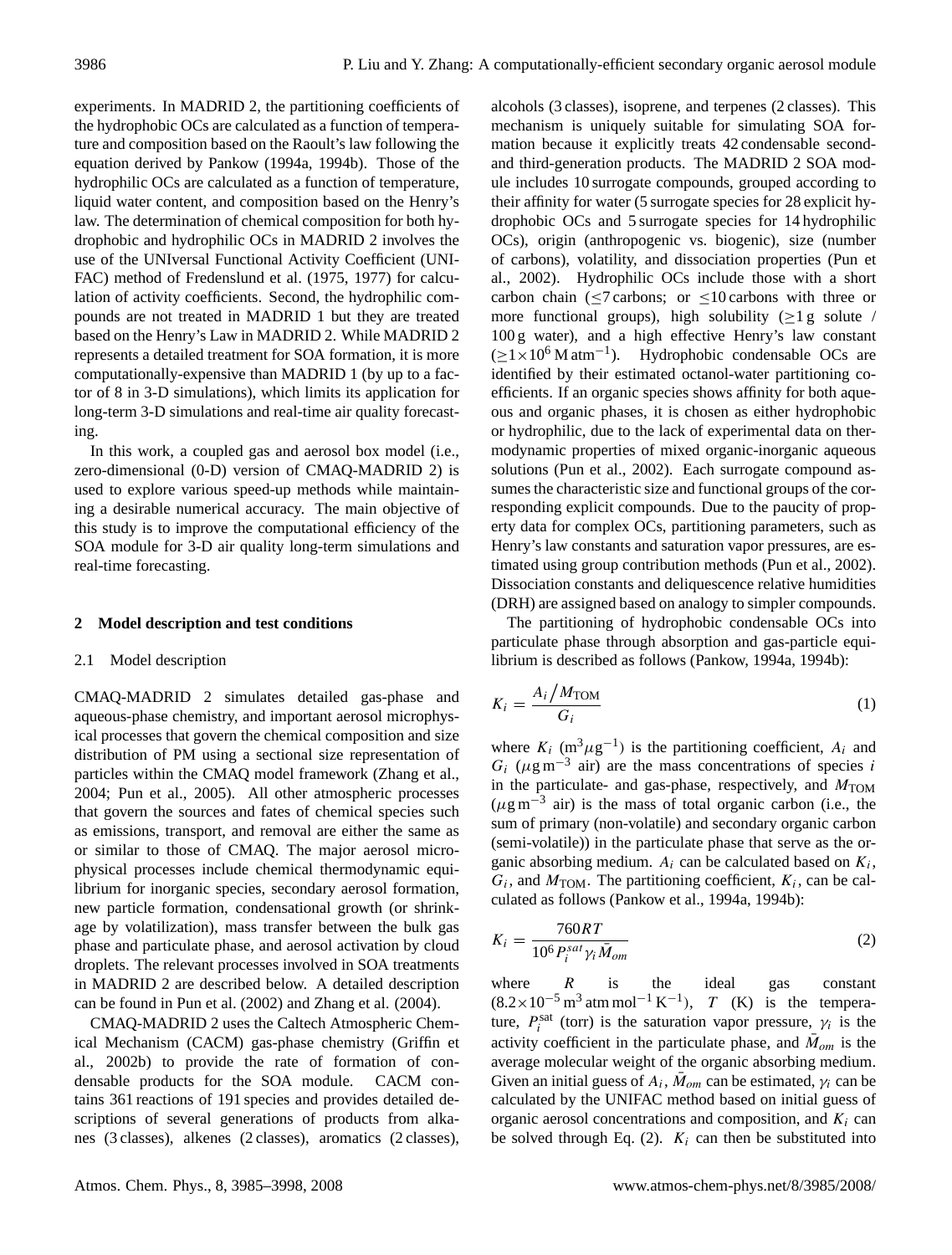Eq. (1) to calculate a new  $A_i$  and the deviation between the two  $A_i$  values. Such iterative calculations will continue until the deviation meets a convergence criterion of  $10^{-4}$ , making the hydrophobic module in MADRID 2 computationally more expensive than the empirical absorptive partitioning module in MADRID 1.

In the absence of liquid water, hydrophilic condensable products undergo absorption that is similar to that of hydrophobic condensable OCs. In the presence of liquid water, the partitioning of hydrophilic condensable OCs into existing aqueous particles is governed by the Henry's law assuming equilibrium between the bulk gas and whole particulate phase, and takes into account the activity coefficient of the molecular solutes (Pun et al., 2002):

$$
HL_i = \frac{c_{wi}}{p_i} = \frac{A_i \gamma_{wi}}{M_i (\text{LWC}) p_i}
$$
(3)

where  $HL_i$  ( $\mu$ M atm<sup>-1</sup>) is the Henry's law constant of species i,  $c_{wi}$  is aqueous phase concentration ( $\mu$ mol L<sup>-1</sup> of water),  $p_i$  (atm) is gas phase partial pressure,  $A_i$  ( $\mu$ g m<sup>-3</sup>) is aqueous phase concentration,  $M_i$  is the molecular weight of the compound i  $(g \text{ mol}^{-1})$ ,  $\gamma_{wi}$  is the activity coefficient of species  $i$  in the aqueous mixture (i.e., infinite dilution reference state), and LWC is the aerosol liquid water content (l water  $m^{-3}$  air). The condensable species partitioning into the aqueous phase can be calculated through the Henry's law constant, LWC, and  $\gamma_{wi}$ . The Henry's law constant can be measured, or derived using a group contribution method based on the structure of the organic compound following the approach of Hine and Mookerjee (1975) and Suzuki et al. (1992). LWC is calculated from the Zdanovskii-Stokes-Robinson (ZSR) equation of Stokes and Robinson (1966) and the activity coefficients of organic solutes are calculated through UNIFAC. The calculation steps in the hydrophilic module include the determination of the type of calculation needed (saturation vs. aqueous equilibrium), the iterative solution of mass balance, Henry's law, acid dissociation constant equations (including iteration in UNIFAC to determine activity coefficients), the calculation of water uptake associated with aqueous organics, and iteration on LWC between the hydrophilic module and an inorganic module, ISORROPIA of Nenes et al. (1999). Different from  $\gamma_i$  calculation in the hydrophobic module, additional iteration using a Newton line search method in UNIFAC is required in the hydrophilic module to achieve aqueous-phase equilibrium based on input LWC, because  $\gamma_{wi}$  is a strong function of the aerosol composition that depends on the aqueous-phase dissolution/dissociation equilibria. Numerous iterations involved in the hydrophilic module make MADRID 2 computationally very demanding.

The additional water uptake can occur in the presence of hydrophilic SOA when the ambient relative humidity (RH) is above the DRH of any individual OC in the particulate phase (Saxena and Hildemann, 1996, 1997). The addition of organic ions changes the pH and total water content of aqueous particles, and consequently, affects the partitioning of inorganic compounds, such as nitrate and ammonium (Saxena et al., 1995; Cruz and Pandis, 2000; Pun et al., 2003). The role of SOA in total aerosol water and in transferring of nitrate into the aerosol phase is significant, especially at low RH  $\left( < 50\% \right)$  and high SOA mass fractions  $\left( > 20\% \right)$  of total  $PM_{2.5}$ ) (Ansari and Pandis, 2000). The above effects are also species-specific (Choi and Chan, 2002), and their modeling is difficult due to the lack of fundamental thermodynamic data for OCs and a suitable theoretical approach (Clegg et al., 2001). These organic-inorganic (O-I) interactions are simulated in CMAQ-MADRID 2 by coupling the hydrophilic SOA module with ISORROPIA inorganic equilibrium model to relate water and ions between organic and inorganic species.

In CMAQ-MADRID 2, both the hydrophilic and hydrophobic SOA modules require the simultaneous solution of partitioning equations for a number of OCs. A globallyconvergent Newton/line search method is used to solve the partitioning equations simultaneously. Some simplifications are provided as alternatives to detailed treatments to improve computational efficiency in 3-D applications (Pun et al., 2003). For example, the amount of water associated with hydrophilic OCs is calculated by assuming that the water associated with each hydrophilic compound in a binary solution is additive (i.e., using the ZSR equation). In the hydrophobic module,  $M_{\text{TOM}}$  in Eq. (1) is calculated based on the concentration and composition of PM at the beginning of the time step in each grid cell, and held constant for the partitioning calculation during the same time step.

## 2.2 Test conditions and model inputs

The 0-D CMAQ-MADRID 2 used in this study simulates the CACM gas-phase chemistry and all of aforementioned aerosol processes except aerosol activation. Other atmospheric processes such as emissions, dilution, transport, removal, and aqueous-phase chemistry are not included in the box model. The use of such a box model isolates gaseous and aerosol chemical kinetics from other atmospheric processes such as emissions, transport, and depositions, on which the speedup is focused in this study. Three numerical solvers are implemented to solve CACM in the box model: the quasi steady state approximation solver (QSSA) (Hestveldt et al., 1978), the RosenBrock solver (ROS3) (Sandu et al., 1997a, 1997b), and the sparse-matrix vectorized Gear's solver (SMVGEAR) (Jacobson and Turco, 1994). The box model is set up for a one-day simulation starting 12:00 GMT (corresponds to 8 a.m. Eastern Daylight Time (EDT)), with a time step of 1 min for integration of gas-phase chemistry and aerosol processes. A diurnal photolytic rate profile is used to represent a typical summer day in the eastern U.S. Four hypothetical atmospheric conditions are used to represent the rural and urban conditions with low and high biogenic VOCs (rural LBG/HBG and urban LBG/HBG). The initial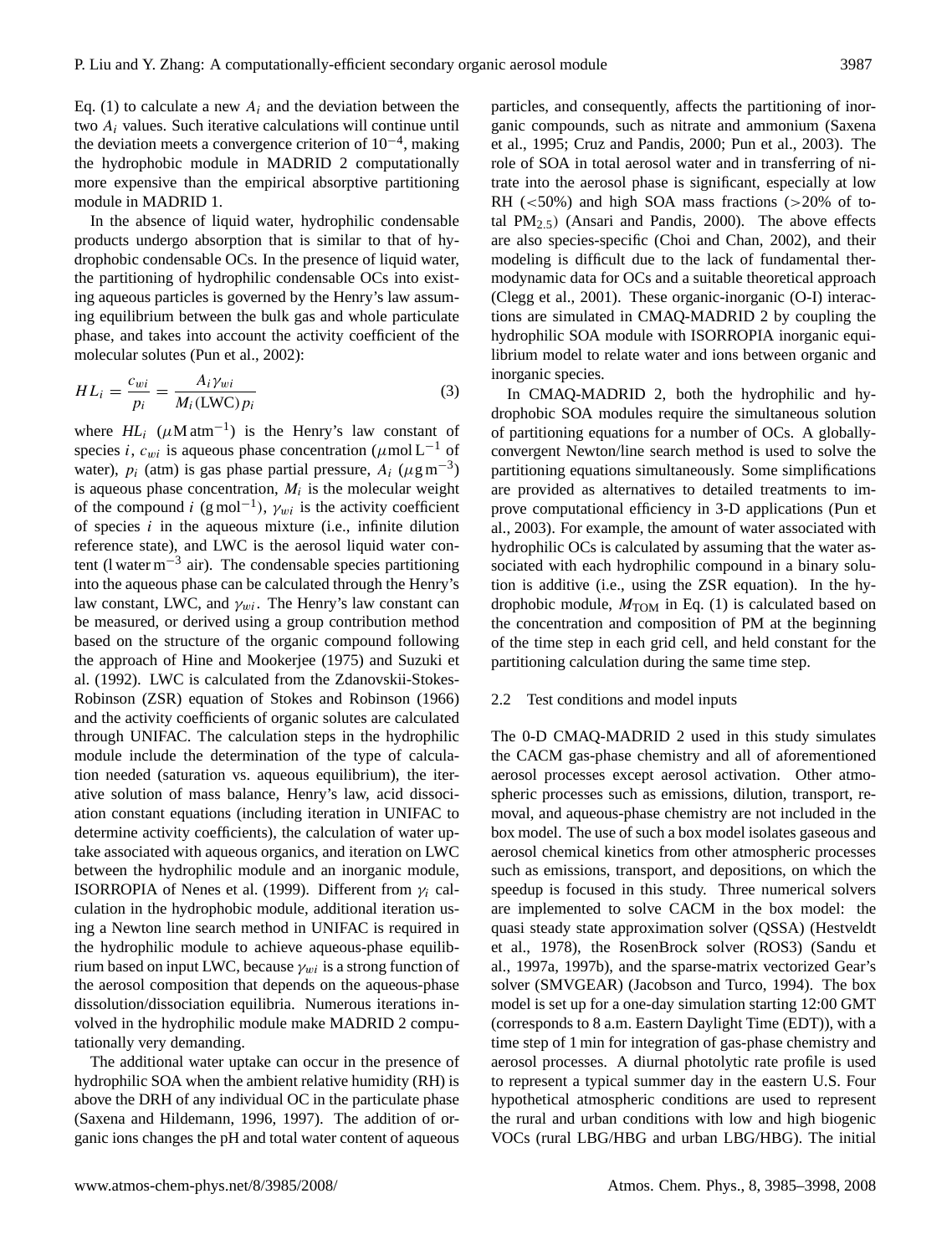| Species          | Species Name                              | Rural LBG <sup>2</sup> | Rural $HBG2$         | Urban $LBG2$ | Urban $HBG2$ |
|------------------|-------------------------------------------|------------------------|----------------------|--------------|--------------|
| N <sub>O</sub>   | nitric oxide                              | 1.5                    | 1.5                  | 30           | 30           |
| NO <sub>2</sub>  | nitrogen oxide                            | 0.5                    | 0.5                  | 15           | 15           |
| <b>HONO</b>      | nitrous acid                              | 1.0                    | 1.0                  | 2.0          | 2.0          |
| $O_3$            | ozone                                     | 40                     | 40                   | 80           | 80           |
| CO               | carbon monoxide                           | 120                    | 120                  | 150          | 150          |
| <b>HCHO</b>      | formaldehyde                              | 0.2                    | 0.2                  | 8.3          | 8.3          |
| ALD <sub>2</sub> | lumped high aldehydes                     | $8.3 \times 10^{-2}$   | $8.3 \times 10^{-2}$ | 11.7         | 11.7         |
| PAN <sub>2</sub> | peroxy acetyl nitrate                     | 1.0                    | 1.0                  | 2.0          | 2.0          |
| ALKL             | lumped alkanes $C_2 - C_6$                | 22.755                 | 22.755               | 68.265       | 68.265       |
| <b>ALKM</b>      | lumped alkanes $C_7 - C_1$                | 5.565                  | 5.565                | 16.695       | 16.695       |
| ALKH             | lumped alkanes $>C_{12}$                  | $7.5 \times 10^{-2}$   | $7.5 \times 10^{-2}$ | 0.225        | 0.225        |
| OLEL             | lumped alkenes $C_3 - C_6$                | 8.2                    | 8.2                  | 24.6         | 24.6         |
| <b>OLEH</b>      | lumped alkenes $>C_6$                     | $7.0\times10^{-2}$     | $7.0\times10^{-2}$   | 0.21         | 0.21         |
| <b>ETHE</b>      | ethane                                    | 2.18                   | 2.18                 | 6.54         | 6.54         |
| AROH             | lumped high SOA yield aromatic species    | 4.995                  | 4.995                | 14.985       | 14.985       |
| AROL             | lumped low SOA yield aromatic species     | 6.615                  | 6.615                | 19.845       | 19.845       |
| <b>ISOP</b>      | isoprene                                  | 0.1                    | 2.0                  | 0.1          | 2.0          |
| <b>BIOL</b>      | lumped low SOA yield monoterpene species  | 0.2                    | 4.0                  | 0.2          | 4.0          |
| <b>BIOH</b>      | lumped high SOA yield monoterpene species | 0.2                    | 4.0                  | 0.2          | 4.0          |
| SO <sub>2</sub>  | sulfur dioxide                            | 2.0                    | 2.0                  | 20           | 20           |
| NH <sub>3</sub>  | ammonia                                   | 2.0                    | 2.0                  | 2.0          | 2.0          |
| <b>HCl</b>       | hydrochloric acid                         | 2.0                    | 2.0                  | 2.0          | 2.0          |

**Table 1.** The initial gas-phase species concentrations  $(ppb)^1$ .

<sup>1</sup> Initial conditions are taken from Zhang et al. (1998) or otherwise noted.

<sup>2</sup> LBG and HBG denote the conditions with low and high biogenic VOCs.

<sup>3</sup> The total NMHC concentrations are assumed to be 50 and 150 ppbC for rural and urban conditions with speciation distribution factor of Griffin et al. (2002a) for ETHE, ALKL, ALKM, ALKH, OLEL, OLEH, AROL, AROH, ISOP, BIOL, and BIOH.

<sup>4</sup> The concentrations of ISOP, BIOL, and BIOH are assumed based on reported measurements in Finlayson-Pitts and Pitts (1986).

**Table 2.** The initial PM mass ( $\mu$ g m<sup>-3</sup>) and number (particles cm−<sup>3</sup> ) concentrations.

| Species          | Species Name                  | Section $11$         | Section $21$         | Total              |
|------------------|-------------------------------|----------------------|----------------------|--------------------|
| $Na+$            | sodium ion                    | 0.0013               | 2.1908               | 2.19               |
| $SO_4^{2-}$      | sulfate ion                   | 2.0869               | 0.5162               | 2.60               |
| NH <sub>4</sub>  | ammonium ion                  | 0.7913               | 0.2921               | 1.08               |
| $NO_2^-$         | nitrate ion                   | 0.4259               | 0.9445               | 1.37               |
| $Cl^-$           | chloride ion                  | 0.0302               | 0.7887               | 0.82               |
| $\rm{CO_2^{2-}}$ | carbonate ion                 | 0.0094               | 0.0093               | 0.02               |
| H <sub>2</sub> O | particulate water             | 0.9448               | 0.9448               | 1.89               |
| ΩĪ               | other inorganic material      | 2.9357               | 6.4906               | 9.43               |
| EC               | elemental carbon              | 0.0891               | 0.1071               | 0.20               |
| $\Omega$         | primary organic carbon        | 0.9298               | 0.3993               | 1.33               |
| <b>NUM</b>       | particle number concentration | $2.24 \times 10^{6}$ | $3.34 \times 10^{4}$ | $2.27\times10^{6}$ |

 $<sup>1</sup>$  Two particle sections are used in MADRID 2 simulation: Sects. 1</sup> and 2 represent particles with the stoke diameter from 0.0215 to 2.15  $\mu$ m and 2.15 to 10  $\mu$ m, respectively (where a stoke diameter of 2.15  $\mu$ m corresponds to an aerodynamic diameter of 2.5  $\mu$ m for a density of  $1.352 \text{ g cm}^{-3}$ ).

gas-phase and particulate concentrations under the four conditions are given in Tables 1 and 2. The typical ambient nonmethane hydrocarbon (NMHC) concentrations range from a few to 2000 ppbC (Finlayson-Pitts and Pitts, 1986; Seinfeld and Pandis, 1998). In the baseline simulation, the total NMHC concentrations are assumed to be 50 and 150 ppbC for the rural and urban conditions, respectively, which represent the low limits under such conditions. The speciation of NMHCs for all the initial CACM organic species except biogenic VOCs (i.e., isoprene (ISOP), and monoterpenes (BIOL+BIOH)) is based on the specific distribution factors of Griffin et al. (2002a). Following the approach of Griffin et al. (2002a) and Pun et al. (2003), the same speciation is applied to the entire simulation domain because of lack of data to distinguish speciation in rural and urban areas. The concentrations of isoprene and monoterpenes in the ambient air are typically in the range of 1 to 10 ppbC (Finlayson-Pitts and Pitts, 1986; NTP, 2005). The only differences between rural/urban HBG and rural/urban LBG are the concentrations of ISOP and BIOL+BIOH (0.1 and 0.4 ppb, respectively, for rural and urban LBG, and 2 and 8 ppb, respectively, for rural and urban HBG). The concentration of ISOP of 2 ppb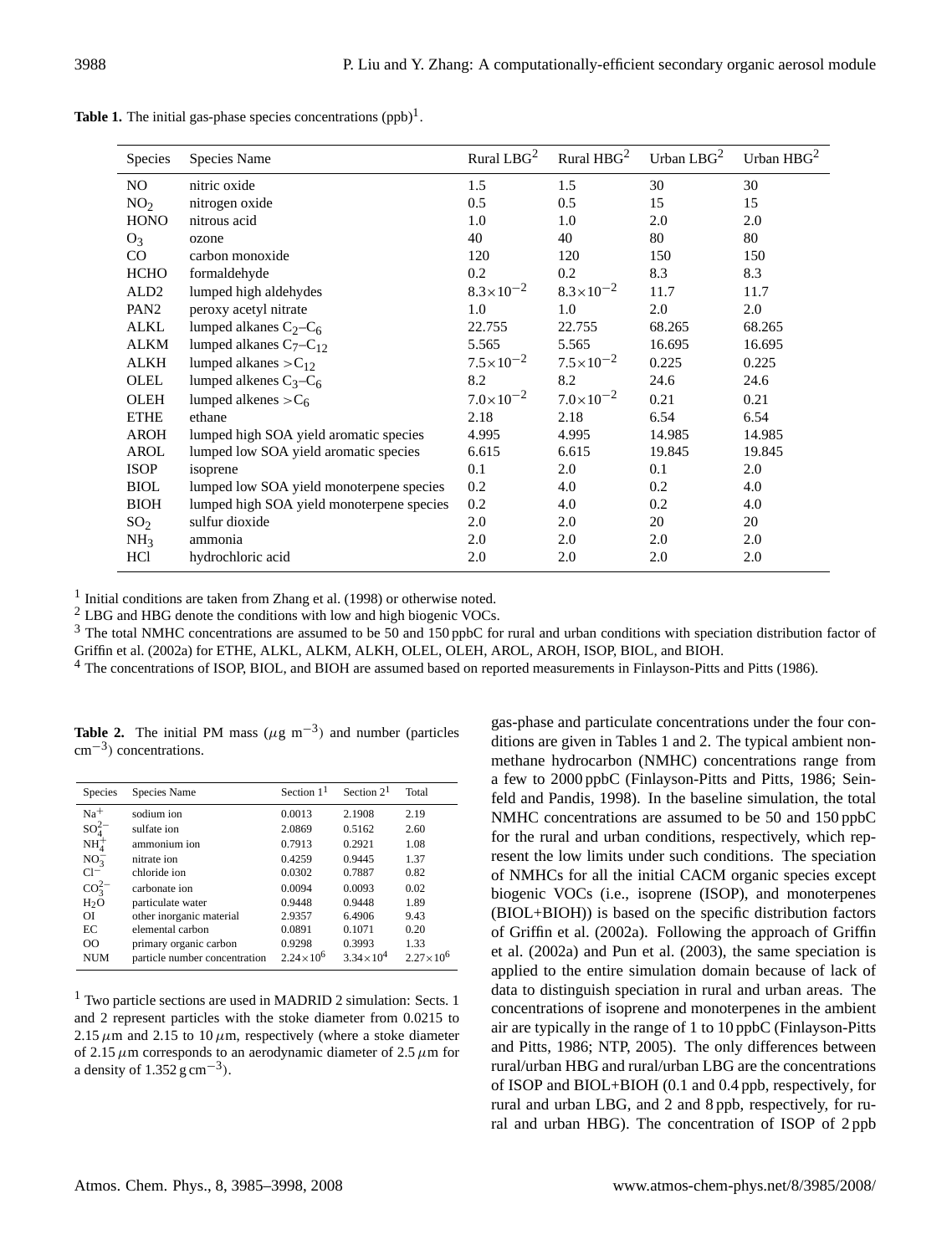used represents typical observations in the U.S. on a regional scale. Non-typical conditions with a high ISOP concentration of 10 ppb will be used to evaluate the improved MADRID 2 in Sect. 3.5. The initial concentrations of other inorganic gas-phase species are based on Zhang et al. (1998). The initial PM mass and number concentrations are assumed to be 20.9  $\mu$ g m<sup>-3</sup> and 2.27×10<sup>6</sup> particle cm<sup>-3</sup>, respectively, for all the four conditions, which minimizes the effects of preexisting PM on the predicted SOA under different conditions. Two scenarios are considered for each condition: without PM (i.e., CACM gas-phase chemistry only) and with PM. All simulations are conducted on the Linux Cluster of IBM Blade Center of North Carolina State University, with 2.8– 3.2 GHz dual Xeon compute nodes. The simulation results are written out every 30 min.

## **3 Improvement of computational efficiency of MADRID 2**

3.1 Methodology and simulation design for computational efficiency improvement

Baseline simulations without aerosol treatments are first conducted to identify the most appropriate solver for gas-phase chemistry. Although solving gas-phase chemistry is much less expensive than solving aqueous-phase chemistry and aerosol processes, an accurate yet computationally-efficient solver for gas-phase mechanism will yield appreciable computational benefits for 3-D simulations that cover various conditions over thousands of grid cells and a long simulation period. Such a solver, once identified, will be used to perform simulations with both gases and aerosols before and after speedup of MADRID 2. Among the three solvers implemented for CACM, SMVGEAR is widely used in atmospheric transport models (Hertel et al., 1993; Huang and Chang, 2001) and considered to be the most accurate numerical chemical solver available (U.S. EPA, 2004). The results from SMVGEAR with the most stringent error tolerances for convergence (a relative error tolerance (RTOL) of 10−<sup>5</sup> and an absolute error tolerance (ATOL) of  $10^{-13}$  ppm) are therefore used as a benchmark for accuracy. The results with the ROS3 and the QSSA solvers at the same most stringent error tolerance are quite similar to those with the SMVGEAR solver. For example, the average percentage deviations for most species are less than 1% for both solvers under all the test conditions (e.g., <0.3%, 0%,  $-0.8\%$  to 0.6%, and  $<$ 0.5% for O<sub>3</sub> mixing ratios under the rural HBG/LBG and the urban HBG/LBG conditions). The maximum percentage deviations averaged over all time steps occur in the mixing ratios of  $HO<sub>2</sub>$  radical (i.e., 1.7% for the ROS3 solver and 2.5% for the QSSA solver) and the maximum percentage deviations at an instantaneous time step also occur for HO<sup>2</sup> radical (i.e., 4.2% for the ROS3 solver and 5.6% for the QSSA solver). These results are generally consistent with those of Sandu et al. (1996, 1997a, 1997b) and Hesstvedt et al. (1978).

For all conditions, the QSSA solver is the fastest among the three solvers, while the ROS3 solver is slightly faster than the SMVGEAR solver for most simulations. Regardless of the solvers used, simulations under rural and urban HBG conditions take much more CPU time (in seconds) (by factors of 8.6 and 3.6, respectively) than those with LBG conditions, with the highest CPU cost for the rural HBG condition. Compared with conditions with low biogenic VOCs, higher CPU costs are required under high biogenic VOCs conditions, due to the abundance of biogenic SOA precursors that are formed from the oxidation of their parent species and will partition into particulate phase. Such oxidation and partitioning are affected by concentrations of other relevant species such as anthropogenic SOA precursors and the total oxidation capacities. The rural HBG condition is more computationally expensive than the urban HBG condition, because the calculation of activity coefficients for hydrophobic and hydrophilic SOA precursors using UNIFAC requires more significant CPU and the solution to their partitioning equations takes more time steps to converge. Considering its good compromise between accuracy and computational efficiency and potential computational savings in 3-D simulations, the ROS3 solver is selected for the speed-up test experiments for all simulations with aerosols.

Solving aerosol processes takes much more CPU time than solving gas-phase chemistry (e.g., 2.1 vs. 199.3 s using the ROS3 solver under the rural HBG condition). Under the test conditions, two physical processes are identified as computationally most expensive among all aerosol processes simulated: solving partitioning equations for OCs using the globally-convergent Newton/line search method and calculating activity coefficients of multicomponent mixtures through UNIFAC. They account for 2.9–4.6% and 56.1– 92.3%, respectively, of total CPU cost under the four test conditions, with the CPU cost of UNIFAC much more expensive (by factors of 19.2–20.2) than that of partitioning calculation under the four test conditions. The hydrophilic module is more expensive than the hydrophobic module; it takes 65–97% of total CPU cost under the four conditions, due to its excessive iterations involving UNIFAC activity coefficient calculations and aqueous-phase equilibrium. The speed-up test experiments therefore focus on the two physical processes under the rural HBG condition. Speed-up methods that are tested include: speeding up the numerical solver for the SOA formation; conditionally activating organic-inorganic interactions; and parameterizing the UNI-FAC calculation of activity coefficients. These methods are first tested in the box MADRID 2 with a constant temperature of 298 K and an RH of 70% under the four test conditions. The computationally-efficient MADRID 2 (referred to as MADRID 2 Fast hereafter) using the optimal speed-up methods is further tested for temperatures of 253– 313 K and RHs of 10–95% under the four test conditions and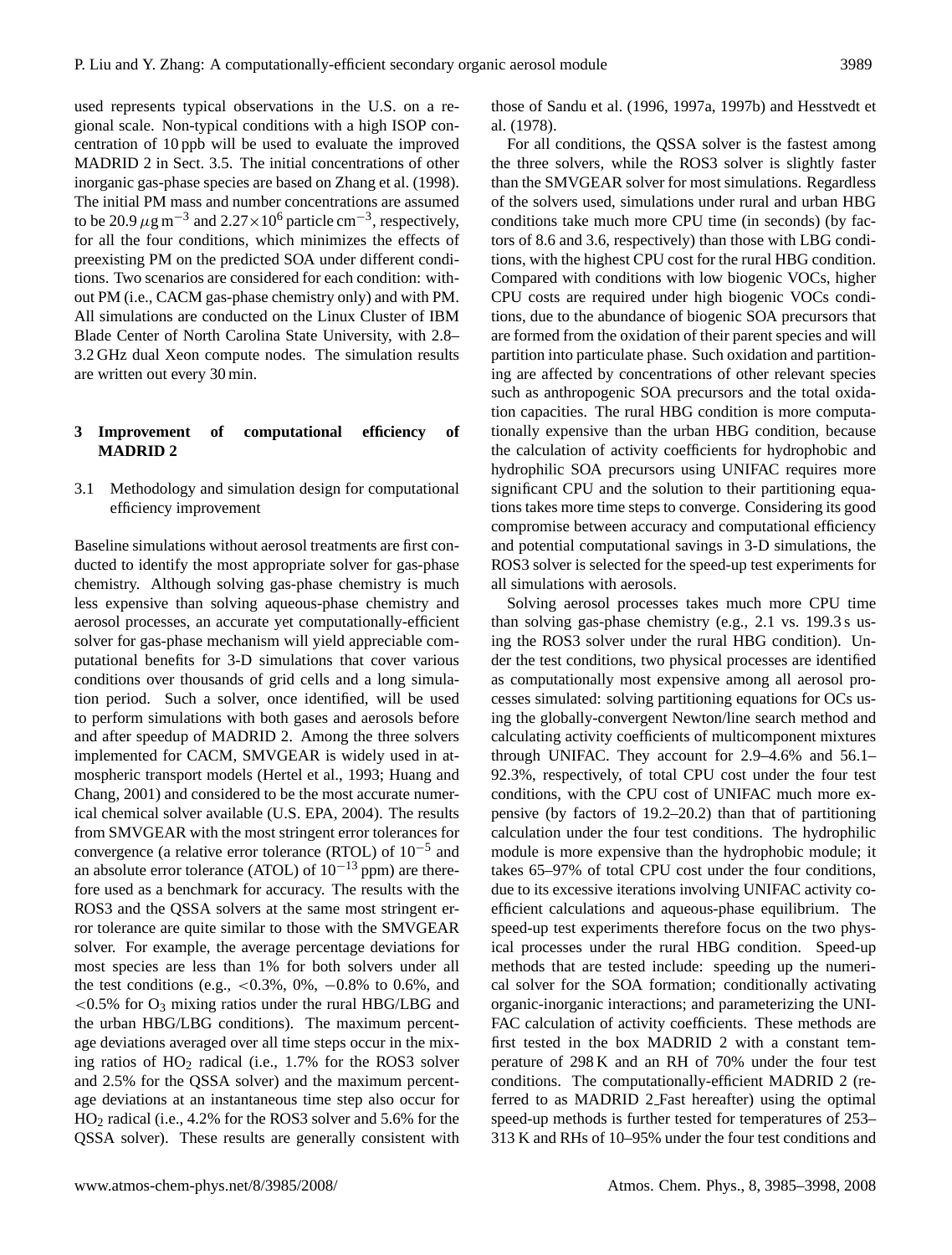**Table 3.** The default value and function of parameters in globallyconvergent Newton/line search method.

| Parameter     | Default<br>value   | Definition                                                                                 |
|---------------|--------------------|--------------------------------------------------------------------------------------------|
| <b>TOLF</b>   | $1 \times 10^{-4}$ | The convergence criterion on<br>species concentrations, $\Delta A_i$                       |
| <b>TOLMIN</b> | $1 \times 10^{-6}$ | Criterion for deciding whether spurious<br>convergence to a minimum has occurred           |
| <b>TOLX</b>   | $1 \times 10^{-7}$ | The convergence criterion on the correction<br>to the species concentrations, $\delta A_i$ |
| <b>MAXITS</b> | 400                | The maximum number of iterations                                                           |
| EPS           | $1 \times 10^{-4}$ | The approximate square root                                                                |
|               |                    | of the machine precision                                                                   |
| AL F          | $1 \times 10^{-4}$ | A parameter that ensures sufficient decrease in                                            |
|               |                    | function values (i.e., species concentrations)<br>and ensures the algorithm's convergence  |

two additional non-typical conditions: the same as the rural HBG condition except with a very high mixing ratio of isoprene of 10 ppb (rather than 2 ppb) and the same as the rural HBG condition except with an extremely low nitrogen oxides  $(NO<sub>x</sub>)$  (75 ppt nitric oxide (NO) and 25 ppt nitrogen dioxide  $(NO<sub>2</sub>)$ , rather than 1.5 ppb NO and 0.5 ppb  $NO<sub>2</sub>$ ) and a very high mixing ratio of isoprene of 10 ppb (rather than 2 ppb). They represent the rural very high HBG and the forest conditions, respectively (referred to as the rural VHBG and the forest LN\_VHBG conditions, respectively).

## 3.2 Numerical solver for partitioning of organic compounds

The globally-convergent Newton/line search method is developed from Newton's method and can solve the simultaneous equations of the form  $F(x)=0$ . It can converge to a solution from any starting point (i.e., initial guess value) (Press et al., 1997). Six parameters are tested for potential speedup including three tolerance control parameters (i.e., TOLF, TOLMIN, and TOLX), two internal parameters (i.e., EPS and ALF), and one external parameter (i.e., MAXITS). Their default values and function are given in Table 3. Relaxing TOLF and TOLX results in small-to-significant speedup. As shown in Fig. 1a, under the rural HBG condition, at TOLF=1×10<sup>-3</sup>, relaxing TOLX from  $1 \times 10^{-6}$  to  $1 \times 10^{-3}$ results in 6.2 to 47.1% CPU reduction. At TOLF= $1 \times 10^{-2}$ , relaxing TOLX from  $1 \times 10^{-6}$  to  $1 \times 10^{-3}$  results in 15.3 to 48.2% CPU reduction. As shown in Fig. 1b, reducing MAX-ITS from 400 (the default value) to 5 results in 18.3 to 80.9% of CPU reduction. Relaxing EPS and ALF from the default value of  $1 \times 10^{-4}$  to  $1 \times 10^{-3}$  can result in 28% and 13.5% speed-up, respectively.

Multiple parameters are relaxed in one simulation to obtain an optimal speed-up. Figure 1c shows three combinations of speed-up parameters, where solver<sub>-1</sub>, solver 2, and solver 3 correspond to a combination

of TOLF= $1 \times 10^{-3}$ , TOLX= $1 \times 10^{-5}$ , MAXITS=100, EPS=1×10<sup>-4</sup>, and ALF=1×10<sup>-4</sup>; the same with solver 1 but with TOLX= $1 \times 10^{-3}$ ; and a combination of TOLF= $1 \times 10^{-2}$ , TOLX= $1 \times 10^{-3}$ , MAXITS=5, EPS= $1 \times 10^{-3}$ , and ALF= $1 \times 10^{-3}$ , respectively. The speedup is much more significant as compared with relaxing single parameter in one simulation. Solver<sub>-1</sub>, solver<sub>-2</sub>, and solver 3 reduce the CPU cost by 45%, 54.5%, and 86.1%, respectively. Compared with the benchmark results (i.e., using the SMVGEAR solver for gas-phase chemistry without any speed-up in aerosol simulation), the ranges of maximum instantaneous percentage deviations for simulated major gas-phase species and total  $PM_{2.5}$  with solver 1, solver 2, and solver 3 are  $-2.7$  to 1.4%,  $-5.5$  to 1.7%, and −10.6 to 39.1%, respectively. While the speed-up with solver 3 is at the expense of reducing accuracy, the other two combinations, in particular, solver 2, provide a good compromise between the CPU cost and the numerical accuracy.

## 3.3 Organic-Inorganic (O-I) interactions

The extent of the partitioning for any individual OC between the gas and particulate phases depends on not only the amounts and properties of the compound, but also the amount of water present in the atmosphere. Meanwhile, the water uptake and ions associated with OCs will affect the partitioning of inorganic aerosols. In CMAQ-MADRID 2, such O-I interactions are simulated by coupling of a module solving dissolution of water soluble OCs with an inorganic gas-aerosol equilibrium module (i.e., ISORROPIA). Due to the lack of experimental data on the equilibrium in mixed inorganic/organic/aqueous system, the inorganics and organics are treated separately and coupled only through the LWC and pH of the aerosols (Pun et al., 2002). Simulating O-I interactions requires iterations that may be computationallyexpensive. Since the absolute values of water uptake by OCs (i.e., LWCORG) and the total water content from inorganics (i.e., RWATER) may vary significantly (e.g.,  $10^{-4}$ ) to 2 and  $3-15 \,\mu g\,\text{m}^{-3}$ , respectively), their ratios (i.e., LW-CORG/RWATER) provide a good indicator on the relative importance of water uptake by OCs in the system, which is chosen as a cutoff value to turn on/off the O-I interactions. If the value of LWCORG/RWATER is less than the cutoff value, the water uptake and ion added by OCs will not be treated in ISORROPIA (i.e., no O-I interactions). Several cutoff values of LWCORG/RWATER are tested at an RH of 70% in terms of CPU costs and numerical accuracy. With the increased cutoff values (e.g., from 0.1 to 20%), the CPU costs are reduced by up to 64% under all test conditions. The CPU cost is reduced significantly when choosing a large cutoff value, but the tradeoff is that the percentage deviations from the benchmark results are also large. For example, the maximum instantaneous percentage deviations are −16.7 to 49.2% for major gas-phase species and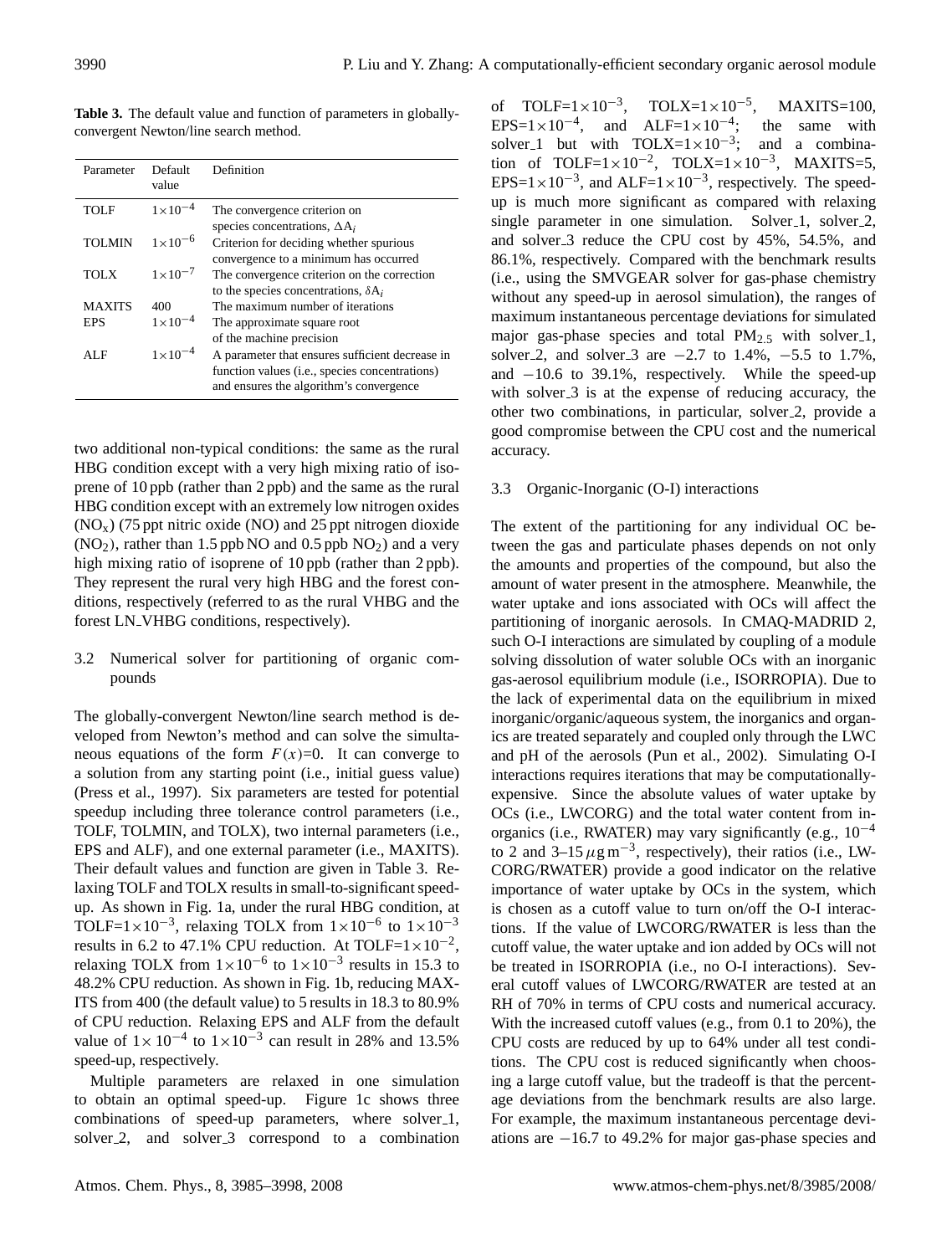

 $F=1\times 10^{-4}$ ; ar **Fig. 1.** The CPU time cost as a function of **(a)** various tolerance levels of TOLX by fixing values of TOLF; **(b)** various maximum iteration numbers; and (c) various combination of speed-up parameters, where solver 1, solver 2, and solver 3 correspond to TOLF=1×10<sup>-3</sup>, TOLX=1×10<sup>-5</sup>, MAXITS=100, EPS=1×10<sup>-4</sup>, and ALF=1×10<sup>-4</sup>; TOLF=1 × 10<sup>-3</sup>, TOLX=1×10<sup>-3</sup>, MAXITS=100, EPS=1×10<sup>-4</sup>, and ALF=1×10<sup>-4</sup>; and TOLF=1×10<sup>-2</sup>, TOLX=1×10<sup>-3</sup>, MAXITS=5, EPS=1×10<sup>-3</sup>, and ALF=1×10<sup>-3</sup>, respectively.

**0** >0.5% can reduce CPU cost by 7.1% and 15.6% for the ru-**50** activating O-I interactions only when LWCORG/RWATER **100** value to turn on/off the O-I interactions. As shown in Fig. 2, species and  $-4.2$  to 7.3% for total PM<sub>2.5</sub>. The value of  $taneous deviations, i.e.,  $-7.2$  to 2.6% for major gas-phase$ for LWCORG/RWATER. The cutoff value of 0.5% can re-**300** −21.2 to 17.7% for total PM2.<sup>5</sup> for a cutoff value of 20% ral and urban HBG conditions, and 39.3% and 18.6% for the  $\blacksquare$ **C**<br>|<br>|<br>|<br>|<br>|<br>| duce CPU cost by 7% with relatively small maximum instan-LWCORG/RWATER of 0.5% is thus selected as the cutoff rural and urban LBG conditions. The reduction in CPU cost is greater under the rural LBG than rural HBG conditions, because the relative amount of water content associated with organics are smaller and LWCORG/RWATER is less than the cutoff value under the rural LBG condition. However, the CPU reductions are similar under urban LBG and HBG conditions due to smaller differences of LWCORG/RWATER between the two conditions.

### 3.4 Parameterization of activity coefficient calculation

The accuracy of the partitioning coefficients highly depends on the reliability of the calculated activity coefficients in aerosol simulation. The current approaches used for activity coefficient calculations in aerosol modeling range from the simplest method by assuming an ideal solution with a value of 1 for all SOA precursors (e.g., CMAQ, Schell et al., 2001; Binkowski and Roselle, 2003) to simple parameterizations such as the multicomponent Wilson equation or the NonRandom Two-Liquid (NRTL) equation of Prausnitz et al. (1999) (e.g., Bowman and Karamalegos, 2002), or to the most sophisticated methods such as the use of UNI-FAC (e.g., CMAQ-MADRID, Pun et al., 2002; Zhang et al., 2004). UNIFAC is a semi-empirical system based on a group contribution method that has been used widely to calculate non-electrolyte activity coefficients in non-ideal mixtures. It treats solution as a mixture of a number of functional groups and accountrive constructions and interactions and interactions and interactions and interactions among the groups. Among an ideal mixtures against laboratory measurements (Bowman value of 1 for all SOA precursors (e.g., C



**Fig. 2.** The CPU cost for various scenarios, baseline (benchmark), solver 2 (i.e., TOLF= $1 \times 10^{-3}$ , TOLX= $1 \times 10^{-3}$ , MAXITS=100, EPS=1×10<sup>-4</sup>, and ALF=1×10<sup>-4</sup>), using a cutoff value in organicinorganic interactions (O-I cutoff), parameterization of activity coefficients calculation (para-AC) , and a combination of all these methods (comb\_all) under four conditions using the ROS3 solver.

calculation of activity coefficients using UNIFAC in aque-<br>aug mintures in the hydrophilic module in MADPID 2 is these alternative approaches for activity coefficient calculations, UNIFAC, despite its significant computational burden, is the most accurate method and shows better performance than other activity coefficient models for multicomponent aerosol mixtures against laboratory measurements (Bowman and Melton, 2004). UNIFAC can be used to calculate activity coefficients at any solute concentrations and temperatures (Lyman et al., 1990) and has been extensively evaluated under a temperature range of 275 to 400 K (e.g., Fredenslund et al., 1975; Bowman and Melton, 2004). As expected, the ous mixtures in the hydrophilic module in MADRID 2 is identified to be the most computationally-expensive process. In this study, the UNIFAC-calculated activity coefficients are parameterized using a multiple linear regression analysis based on the least squares approach (referred to as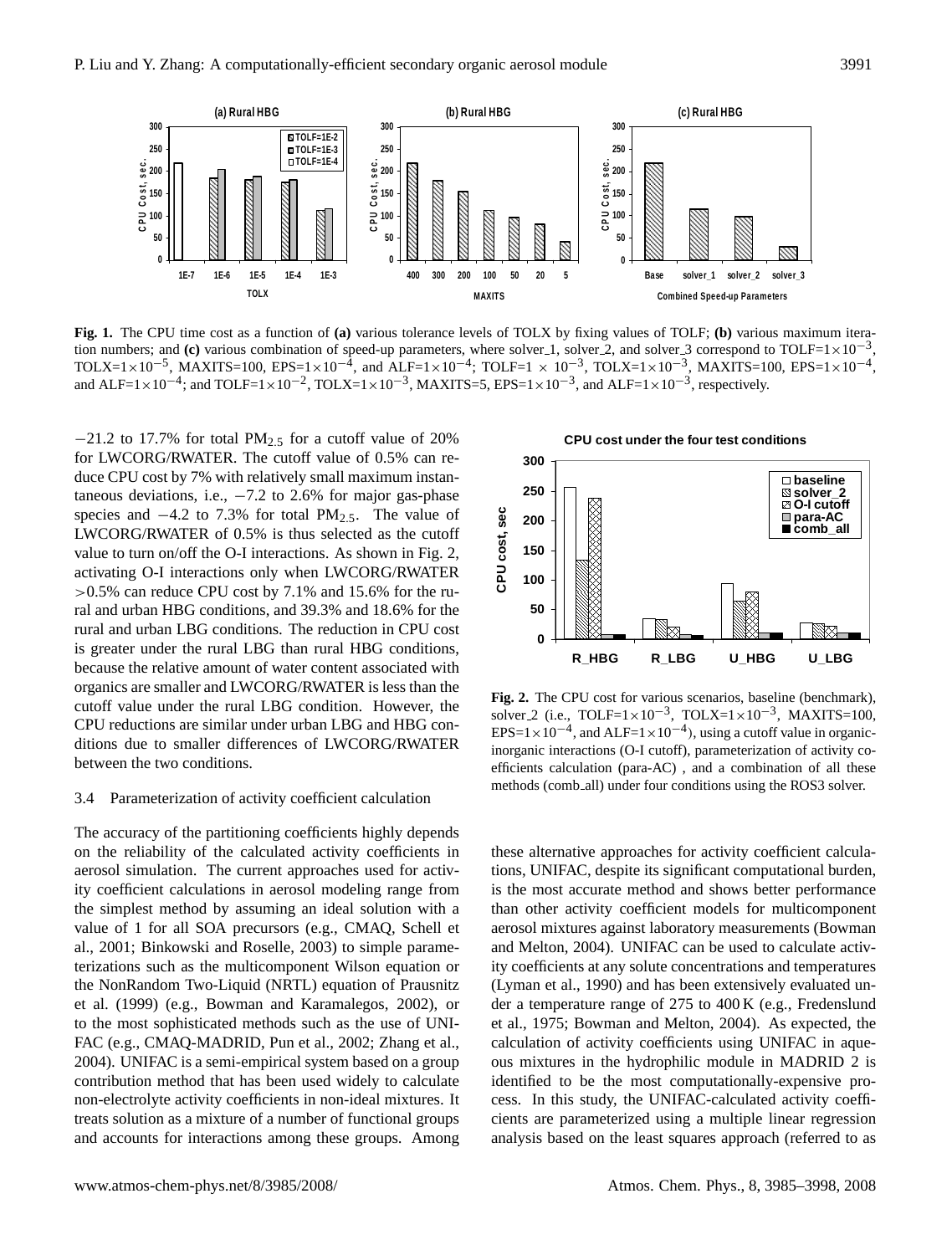| Species $i$ | $c_i$          | $\alpha_i$    | $\beta_{1,i}$ | $\beta_{2, i}$  | $\beta_{3, i}$ | $\beta_{4, i}$ | $\beta_{5, i}$ | $\beta_{6, i}$ |
|-------------|----------------|---------------|---------------|-----------------|----------------|----------------|----------------|----------------|
|             | 6.3348E-01     | $-1.9681E-04$ | 2.9703E-01    | $1.1274E + 00$  | 1.5841E+00     | 4.7219E-01     | 4.7393E-01     | 6.4553E-01     |
| 2           | 3.8327E-01     | 1.5469E-03    | 5.9834E-01    | 2.3660E-01      | 2.0210E-02     | $-3.8780E-01$  | $-3.8173E-01$  | 5.8548E-01     |
| 3           | $4.1680E + 00$ | $-2.5780E-03$ | $-7.5121E-02$ | $-2.3780E + 00$ | $-3.5164E+00$  | $-2.9379E+00$  | $-2.5049E+00$  | $-5.7167E-01$  |
| 4           | 1.2160E+00     | 1.6760E-03    | $-8.6314E-01$ | $-1.3003E+00$   | $-1.1568E+00$  | $-8.2380E-01$  | $-1.1698E+00$  | $-1.1147E+00$  |
| 5           | 1.4972E+00     | 2.9238E-03    | $-1.1053E+00$ | $-1.8553E+00$   | $-1.5649E+00$  | $-1.7719E+00$  | $-1.7171E+00$  | $-1.5855E+00$  |
| 6           | 5.6509E-01     | 2.7920E-04    | 4.2956E-01    | 9.1606E-01      | $1.1775E + 00$ | 1.2487E-01     | 4.8657E-02     | 3.6076E-01     |
|             | $1.0734E + 00$ | 1.4214E-03    | $-6.7259E-01$ | $-7.0190E-01$   | $-1.6368E-01$  | $-2.1953E-01$  | 1.2504E-01     | $-5.8113E-01$  |
|             |                |               |               |                 |                |                |                |                |

**Table 4.** Polynomially-fitted coefficients derived in the parameterization of activity coefficient in the hydrophilic module.

Note: Species 1–7 represent 5 hydrophilic surrogates, butandioic acid, and water. The surrogates include propandioic acid (C2), diendioic acid with an aldehyde branch (C8), hydroxy-dien-dial (C8), hydroxy-carbonyl acid with one double bond (C9), and hydroxy-carbonyl aldehyde (C10). The sum of the mole fractions of the 7 species must be equal to 1. The mole fraction of water is therefore not considered as an independent species in the polynomial equation.

Table 5. Performance statistics of MADRID 2 Fast against MADRID 2 benchmark under the rural HBG condition<sup>1</sup>.

| 1.00<br>$-4.5E - 4$<br>$2.9E - 3$<br>1.30<br>4.94<br>$-2.00$<br>nitrogen dioxide<br>NO <sub>2</sub><br>0.03<br>0.03<br>$-1.30$<br>$-8.94$<br>N <sub>O</sub><br>0.03<br>0.03<br>1.00<br>$-4.9E - 6$<br>$2.0E - 5$<br>$-0.02$<br>0.02<br>$-5.74$<br>4.42<br>nitric oxide<br>14.58<br>$3.3E - 2$<br>0.00<br>0.13<br>40.47<br>40.50<br>1.00<br>$5.7E - 2$<br>0.08<br>0.08<br>0.27<br>O <sub>3</sub><br>ozone<br>$-1.5E-8$<br>$6.5E - 8$<br>4.74<br>$-2.69$<br>NO <sub>3</sub><br>0.00<br>0.00<br>1.00<br>$-3.16$<br>3.18<br>$-10.11$<br>nitrate radical<br>OH<br>0.00<br>$1.9E - 7$<br>$6.9E - 7$<br>0.71<br>1.34<br>$-4.58$<br>1.03<br>0.00<br>1.00<br>6.64<br>hydroxyl radical<br>HO <sub>2</sub><br>0.01<br>0.01<br>$3.0E - 4$<br>5.8E-4<br>$-5.49$<br>3.00<br>hydroperoxy radical<br>1.00<br>3.56<br>4.49<br>11.49<br>carbon monoxide<br>CO<br>$2.0E-2$<br>0.02<br>0.00<br>0.36<br>133.60<br>133.60<br>1.00<br>$1.4E-1$<br>0.02<br>0.72<br>1.00<br>$-5.3E-2$<br>$-1.74$<br>$-5.41$<br>$-1.12$<br>$-3.27$<br>hydrogen peroxide<br>$H_2O_2$<br>3.07<br>3.02<br>$5.6E - 2$<br>1.74<br>sulfur dioxide<br>1.91<br>1.00<br>$-4.9E-9$<br>$2.0E - 3$<br>0.02<br>$-0.53$<br>0.51<br>$-0.01$<br>SO <sub>2</sub><br>1.91<br>$\overline{0}$<br>$-1.7E-3$<br>$-5.15$<br>methyl peroxy radical from oxidation of CH <sub>4</sub><br>RO21<br>0.02<br>0.01<br>0.99<br>$2.2E - 3$<br>$-10.57$<br>10.99<br>$-14.86$<br>4.57<br><b>HCHO</b><br>2.79<br>$-3.5E-3$<br>$1.8E - 2$<br>$-2.86$<br>$-1.17$<br>formaldehyde<br>2.79<br>1.00<br>$-0.12$<br>0.30<br>0.51<br>$-1.2E-3$<br><b>ETHE</b><br>1.43<br>1.43<br>1.00<br>4.9E-3<br>$-0.09$<br>$-0.88$<br>0.57<br>$-0.16$<br>0.17<br>ethane<br>hydroxy alkyl peroxy radical <c6 from="" of<br="" oxidation="">ETHE, ETOH, OLEL, and ALCH (C4, 1-peroxy, 2-hydroxy)<br/>RO22<br/><math>-1.7E-3</math><br/>0.05<br/>0.05<br/>1.00<br/><math>3.2E - 3</math><br/><math>-3.34</math><br/>5.21<br/><math>-10.45</math><br/>6.54<br/><math>-1.96</math><br/>ALD<sub>2</sub><br/>6.62<br/><math>-7.1E-3</math><br/><math>1.8E - 2</math><br/><math>-3.18</math><br/>lumped higher aldehydes (n-pentanal)<br/>6.62<br/>1.00<br/><math>-0.11</math><br/>0.16<br/>0.15<br/><math>-1.52</math><br/><b>OLEL</b><br/><math>6.1E - 4</math><br/><math>1.2E - 2</math><br/><math>-0.97</math><br/><math>-0.05</math><br/>lumped alkenes C3-C6 (1-pentene)<br/>2.02<br/>2.02<br/>1.00<br/>0.03<br/>0.44<br/>0.86<br/><math>-4.1E-3</math><br/><math>-0.04</math><br/>lumped alkanes C2-C6 (2-methyl-butane)<br/><b>ALKL</b><br/>19.27<br/>19.26<br/>1.00<br/><math>2.9E - 2</math><br/><math>-0.02</math><br/>0.04<br/><math>-0.55</math><br/>0.47<br/><b>ISOP</b><br/><math>1.1E-3</math><br/><math>3.7E - 3</math><br/><math>-3.18</math><br/>0.15<br/>0.15<br/>1.00<br/>0.72<br/>0.79<br/>3.27<br/>0.04<br/>isoprene<br/><b>OLEH</b><br/>0.02<br/>0.02<br/>1.00<br/><math>6.5E - 6</math><br/><math>1.1E-4</math><br/>0.04<br/><math>-1.21</math><br/>0.02<br/>lumped alkenes <math>&gt;C6</math> (4-methyl-1-octene)<br/>0.44<br/>1.26<br/><math>-0.34</math><br/>lumped alkanes C7-C12 (3,5-dimethyl-heptane)<br/><b>ALKM</b><br/>3.60<br/>3.59<br/>1.00<br/><math>-4.3E-3</math><br/><math>8.7E - 3</math><br/><math>-0.12</math><br/>0.20<br/>0.40<br/>0.03<br/>branched alkyl peroxy radical &gt;C6 from oxidation of<br/>OLEH and ALKM (C7 chain, 3-methyl, 4-peroxy)<br/>0.03<br/>0.02<br/>0.99<br/><math>-1.4E-3</math><br/><math>1.8E - 3</math><br/><math>-5.20</math><br/>6.07<br/><math>-9.89</math><br/>6.10<br/>RO220<br/><math>-1.89</math><br/>lumped low SOA yield aromatic species<br/><math>-8.6E - 4</math><br/><math>1.2E - 2</math><br/><math>(1,2,3</math>-trimethyl-benzene)<br/><b>AROL</b><br/>1.95<br/>1.95<br/>1.00<br/><math>-0.04</math><br/>0.44<br/><math>-1.01</math><br/>1.05<br/>0.02<br/>lumped high SOA yield aromatic species<br/><b>AROH</b><br/>1.00<br/><math>-2.2E-3</math><br/><math>8.5E - 3</math><br/><math>-0.08</math><br/>0.25<br/><math>-0.51</math><br/>0.47<br/><math>-0.02</math><br/>(3-n-propyl-toluene)<br/>2.66<br/>2.66<br/>lumped low SOA yield monoterpene species<br/><b>BIOL</b><br/>1.00<br/><math>4.7E - 4</math><br/><math>2.5E-3</math><br/>0.37<br/><math>-7.27</math><br/>0.13<br/>0.13<br/>0.37<br/>5.33<br/><math>-0.97</math><br/>(a-terpineol)<br/>lumped high SOA yield monoterpene species<br/><b>BIOH</b><br/><math>7.3E-4</math><br/><math>3.6E - 3</math><br/>0.14<br/>0.14<br/>1.00<br/>0.52<br/>0.52<br/><math>-6.03</math><br/>5.71<br/><math>-0.16</math><br/>(g-terpinene)<br/>0.03<br/><math>-4.5E-5</math><br/><math>-0.12</math><br/>lumped alkanes <math>&gt;C12</math> (n-hexadecane)<br/><b>ALKH</b><br/>0.03<br/>1.00<br/><math>1.3E - 4</math><br/><math>-0.13</math><br/>0.30<br/><math>-0.90</math><br/>0.65<br/>0.93<br/><math>-7.3E + 0</math><br/><math>8.3E + 0</math><br/><math>-12.36</math><br/>12.57<br/><math>-5.58</math><br/>particles with aerodynamic diameter <math>\leq</math>2.5 <math>\mu</math>m<br/>52.07<br/><math>-15.02</math><br/>3.86<br/><math>PM_{2.5}</math><br/>59.41</c6> | Species name |        | Bench- | <b>MADRID 2_Fast</b> | Corr. | MB <sup>2</sup> | RMSE <sup>2</sup> | <b>NMB</b> | <b>NME</b> |     | % deviation <sup>1</sup> |     |
|-----------------------------------------------------------------------------------------------------------------------------------------------------------------------------------------------------------------------------------------------------------------------------------------------------------------------------------------------------------------------------------------------------------------------------------------------------------------------------------------------------------------------------------------------------------------------------------------------------------------------------------------------------------------------------------------------------------------------------------------------------------------------------------------------------------------------------------------------------------------------------------------------------------------------------------------------------------------------------------------------------------------------------------------------------------------------------------------------------------------------------------------------------------------------------------------------------------------------------------------------------------------------------------------------------------------------------------------------------------------------------------------------------------------------------------------------------------------------------------------------------------------------------------------------------------------------------------------------------------------------------------------------------------------------------------------------------------------------------------------------------------------------------------------------------------------------------------------------------------------------------------------------------------------------------------------------------------------------------------------------------------------------------------------------------------------------------------------------------------------------------------------------------------------------------------------------------------------------------------------------------------------------------------------------------------------------------------------------------------------------------------------------------------------------------------------------------------------------------------------------------------------------------------------------------------------------------------------------------------------------------------------------------------------------------------------------------------------------------------------------------------------------------------------------------------------------------------------------------------------------------------------------------------------------------------------------------------------------------------------------------------------------------------------------------------------------------------------------------------------------------------------------------------------------------------------------------------------------------------------------------------------------------------------------------------------------------------------------------------------------------------------------------------------------------------------------------------------------------------------------------------------------------------------------------------------------------------------------------------------------------------------------------------------------------------------------------------------------------------------------------------------------------------------------------------------------------------------------------------------------------------------------------------------------------------------------------------------------------------------------------------------------------------------------------------------------------------------------------------------------------------------------------------------------------------------------------------------------------------------------------------------------------------------------------------------------------------------------------------------------------------------------------------------------------------------------------------------------------------------------------------------------------------------------------------------------------------------------------------------------------------------------------------------------------------------------------------------------------------------------------------------------------------------------------------------------------------------------------------------------------------------------------------------------------------------------------------------------------------------------------------------------------------------------------------------------------------------------------------------|--------------|--------|--------|----------------------|-------|-----------------|-------------------|------------|------------|-----|--------------------------|-----|
|                                                                                                                                                                                                                                                                                                                                                                                                                                                                                                                                                                                                                                                                                                                                                                                                                                                                                                                                                                                                                                                                                                                                                                                                                                                                                                                                                                                                                                                                                                                                                                                                                                                                                                                                                                                                                                                                                                                                                                                                                                                                                                                                                                                                                                                                                                                                                                                                                                                                                                                                                                                                                                                                                                                                                                                                                                                                                                                                                                                                                                                                                                                                                                                                                                                                                                                                                                                                                                                                                                                                                                                                                                                                                                                                                                                                                                                                                                                                                                                                                                                                                                                                                                                                                                                                                                                                                                                                                                                                                                                                                                                                                                                                                                                                                                                                                                                                                                                                                                                                                                                                                                                 |              | symbol | mark   |                      |       |                 |                   | (% )       | (% )       | Min | Max                      | Ave |
|                                                                                                                                                                                                                                                                                                                                                                                                                                                                                                                                                                                                                                                                                                                                                                                                                                                                                                                                                                                                                                                                                                                                                                                                                                                                                                                                                                                                                                                                                                                                                                                                                                                                                                                                                                                                                                                                                                                                                                                                                                                                                                                                                                                                                                                                                                                                                                                                                                                                                                                                                                                                                                                                                                                                                                                                                                                                                                                                                                                                                                                                                                                                                                                                                                                                                                                                                                                                                                                                                                                                                                                                                                                                                                                                                                                                                                                                                                                                                                                                                                                                                                                                                                                                                                                                                                                                                                                                                                                                                                                                                                                                                                                                                                                                                                                                                                                                                                                                                                                                                                                                                                                 |              |        |        |                      |       |                 |                   |            |            |     |                          |     |
|                                                                                                                                                                                                                                                                                                                                                                                                                                                                                                                                                                                                                                                                                                                                                                                                                                                                                                                                                                                                                                                                                                                                                                                                                                                                                                                                                                                                                                                                                                                                                                                                                                                                                                                                                                                                                                                                                                                                                                                                                                                                                                                                                                                                                                                                                                                                                                                                                                                                                                                                                                                                                                                                                                                                                                                                                                                                                                                                                                                                                                                                                                                                                                                                                                                                                                                                                                                                                                                                                                                                                                                                                                                                                                                                                                                                                                                                                                                                                                                                                                                                                                                                                                                                                                                                                                                                                                                                                                                                                                                                                                                                                                                                                                                                                                                                                                                                                                                                                                                                                                                                                                                 |              |        |        |                      |       |                 |                   |            |            |     |                          |     |
|                                                                                                                                                                                                                                                                                                                                                                                                                                                                                                                                                                                                                                                                                                                                                                                                                                                                                                                                                                                                                                                                                                                                                                                                                                                                                                                                                                                                                                                                                                                                                                                                                                                                                                                                                                                                                                                                                                                                                                                                                                                                                                                                                                                                                                                                                                                                                                                                                                                                                                                                                                                                                                                                                                                                                                                                                                                                                                                                                                                                                                                                                                                                                                                                                                                                                                                                                                                                                                                                                                                                                                                                                                                                                                                                                                                                                                                                                                                                                                                                                                                                                                                                                                                                                                                                                                                                                                                                                                                                                                                                                                                                                                                                                                                                                                                                                                                                                                                                                                                                                                                                                                                 |              |        |        |                      |       |                 |                   |            |            |     |                          |     |
|                                                                                                                                                                                                                                                                                                                                                                                                                                                                                                                                                                                                                                                                                                                                                                                                                                                                                                                                                                                                                                                                                                                                                                                                                                                                                                                                                                                                                                                                                                                                                                                                                                                                                                                                                                                                                                                                                                                                                                                                                                                                                                                                                                                                                                                                                                                                                                                                                                                                                                                                                                                                                                                                                                                                                                                                                                                                                                                                                                                                                                                                                                                                                                                                                                                                                                                                                                                                                                                                                                                                                                                                                                                                                                                                                                                                                                                                                                                                                                                                                                                                                                                                                                                                                                                                                                                                                                                                                                                                                                                                                                                                                                                                                                                                                                                                                                                                                                                                                                                                                                                                                                                 |              |        |        |                      |       |                 |                   |            |            |     |                          |     |
|                                                                                                                                                                                                                                                                                                                                                                                                                                                                                                                                                                                                                                                                                                                                                                                                                                                                                                                                                                                                                                                                                                                                                                                                                                                                                                                                                                                                                                                                                                                                                                                                                                                                                                                                                                                                                                                                                                                                                                                                                                                                                                                                                                                                                                                                                                                                                                                                                                                                                                                                                                                                                                                                                                                                                                                                                                                                                                                                                                                                                                                                                                                                                                                                                                                                                                                                                                                                                                                                                                                                                                                                                                                                                                                                                                                                                                                                                                                                                                                                                                                                                                                                                                                                                                                                                                                                                                                                                                                                                                                                                                                                                                                                                                                                                                                                                                                                                                                                                                                                                                                                                                                 |              |        |        |                      |       |                 |                   |            |            |     |                          |     |
|                                                                                                                                                                                                                                                                                                                                                                                                                                                                                                                                                                                                                                                                                                                                                                                                                                                                                                                                                                                                                                                                                                                                                                                                                                                                                                                                                                                                                                                                                                                                                                                                                                                                                                                                                                                                                                                                                                                                                                                                                                                                                                                                                                                                                                                                                                                                                                                                                                                                                                                                                                                                                                                                                                                                                                                                                                                                                                                                                                                                                                                                                                                                                                                                                                                                                                                                                                                                                                                                                                                                                                                                                                                                                                                                                                                                                                                                                                                                                                                                                                                                                                                                                                                                                                                                                                                                                                                                                                                                                                                                                                                                                                                                                                                                                                                                                                                                                                                                                                                                                                                                                                                 |              |        |        |                      |       |                 |                   |            |            |     |                          |     |
|                                                                                                                                                                                                                                                                                                                                                                                                                                                                                                                                                                                                                                                                                                                                                                                                                                                                                                                                                                                                                                                                                                                                                                                                                                                                                                                                                                                                                                                                                                                                                                                                                                                                                                                                                                                                                                                                                                                                                                                                                                                                                                                                                                                                                                                                                                                                                                                                                                                                                                                                                                                                                                                                                                                                                                                                                                                                                                                                                                                                                                                                                                                                                                                                                                                                                                                                                                                                                                                                                                                                                                                                                                                                                                                                                                                                                                                                                                                                                                                                                                                                                                                                                                                                                                                                                                                                                                                                                                                                                                                                                                                                                                                                                                                                                                                                                                                                                                                                                                                                                                                                                                                 |              |        |        |                      |       |                 |                   |            |            |     |                          |     |
|                                                                                                                                                                                                                                                                                                                                                                                                                                                                                                                                                                                                                                                                                                                                                                                                                                                                                                                                                                                                                                                                                                                                                                                                                                                                                                                                                                                                                                                                                                                                                                                                                                                                                                                                                                                                                                                                                                                                                                                                                                                                                                                                                                                                                                                                                                                                                                                                                                                                                                                                                                                                                                                                                                                                                                                                                                                                                                                                                                                                                                                                                                                                                                                                                                                                                                                                                                                                                                                                                                                                                                                                                                                                                                                                                                                                                                                                                                                                                                                                                                                                                                                                                                                                                                                                                                                                                                                                                                                                                                                                                                                                                                                                                                                                                                                                                                                                                                                                                                                                                                                                                                                 |              |        |        |                      |       |                 |                   |            |            |     |                          |     |
|                                                                                                                                                                                                                                                                                                                                                                                                                                                                                                                                                                                                                                                                                                                                                                                                                                                                                                                                                                                                                                                                                                                                                                                                                                                                                                                                                                                                                                                                                                                                                                                                                                                                                                                                                                                                                                                                                                                                                                                                                                                                                                                                                                                                                                                                                                                                                                                                                                                                                                                                                                                                                                                                                                                                                                                                                                                                                                                                                                                                                                                                                                                                                                                                                                                                                                                                                                                                                                                                                                                                                                                                                                                                                                                                                                                                                                                                                                                                                                                                                                                                                                                                                                                                                                                                                                                                                                                                                                                                                                                                                                                                                                                                                                                                                                                                                                                                                                                                                                                                                                                                                                                 |              |        |        |                      |       |                 |                   |            |            |     |                          |     |
|                                                                                                                                                                                                                                                                                                                                                                                                                                                                                                                                                                                                                                                                                                                                                                                                                                                                                                                                                                                                                                                                                                                                                                                                                                                                                                                                                                                                                                                                                                                                                                                                                                                                                                                                                                                                                                                                                                                                                                                                                                                                                                                                                                                                                                                                                                                                                                                                                                                                                                                                                                                                                                                                                                                                                                                                                                                                                                                                                                                                                                                                                                                                                                                                                                                                                                                                                                                                                                                                                                                                                                                                                                                                                                                                                                                                                                                                                                                                                                                                                                                                                                                                                                                                                                                                                                                                                                                                                                                                                                                                                                                                                                                                                                                                                                                                                                                                                                                                                                                                                                                                                                                 |              |        |        |                      |       |                 |                   |            |            |     |                          |     |
|                                                                                                                                                                                                                                                                                                                                                                                                                                                                                                                                                                                                                                                                                                                                                                                                                                                                                                                                                                                                                                                                                                                                                                                                                                                                                                                                                                                                                                                                                                                                                                                                                                                                                                                                                                                                                                                                                                                                                                                                                                                                                                                                                                                                                                                                                                                                                                                                                                                                                                                                                                                                                                                                                                                                                                                                                                                                                                                                                                                                                                                                                                                                                                                                                                                                                                                                                                                                                                                                                                                                                                                                                                                                                                                                                                                                                                                                                                                                                                                                                                                                                                                                                                                                                                                                                                                                                                                                                                                                                                                                                                                                                                                                                                                                                                                                                                                                                                                                                                                                                                                                                                                 |              |        |        |                      |       |                 |                   |            |            |     |                          |     |
|                                                                                                                                                                                                                                                                                                                                                                                                                                                                                                                                                                                                                                                                                                                                                                                                                                                                                                                                                                                                                                                                                                                                                                                                                                                                                                                                                                                                                                                                                                                                                                                                                                                                                                                                                                                                                                                                                                                                                                                                                                                                                                                                                                                                                                                                                                                                                                                                                                                                                                                                                                                                                                                                                                                                                                                                                                                                                                                                                                                                                                                                                                                                                                                                                                                                                                                                                                                                                                                                                                                                                                                                                                                                                                                                                                                                                                                                                                                                                                                                                                                                                                                                                                                                                                                                                                                                                                                                                                                                                                                                                                                                                                                                                                                                                                                                                                                                                                                                                                                                                                                                                                                 |              |        |        |                      |       |                 |                   |            |            |     |                          |     |
|                                                                                                                                                                                                                                                                                                                                                                                                                                                                                                                                                                                                                                                                                                                                                                                                                                                                                                                                                                                                                                                                                                                                                                                                                                                                                                                                                                                                                                                                                                                                                                                                                                                                                                                                                                                                                                                                                                                                                                                                                                                                                                                                                                                                                                                                                                                                                                                                                                                                                                                                                                                                                                                                                                                                                                                                                                                                                                                                                                                                                                                                                                                                                                                                                                                                                                                                                                                                                                                                                                                                                                                                                                                                                                                                                                                                                                                                                                                                                                                                                                                                                                                                                                                                                                                                                                                                                                                                                                                                                                                                                                                                                                                                                                                                                                                                                                                                                                                                                                                                                                                                                                                 |              |        |        |                      |       |                 |                   |            |            |     |                          |     |
|                                                                                                                                                                                                                                                                                                                                                                                                                                                                                                                                                                                                                                                                                                                                                                                                                                                                                                                                                                                                                                                                                                                                                                                                                                                                                                                                                                                                                                                                                                                                                                                                                                                                                                                                                                                                                                                                                                                                                                                                                                                                                                                                                                                                                                                                                                                                                                                                                                                                                                                                                                                                                                                                                                                                                                                                                                                                                                                                                                                                                                                                                                                                                                                                                                                                                                                                                                                                                                                                                                                                                                                                                                                                                                                                                                                                                                                                                                                                                                                                                                                                                                                                                                                                                                                                                                                                                                                                                                                                                                                                                                                                                                                                                                                                                                                                                                                                                                                                                                                                                                                                                                                 |              |        |        |                      |       |                 |                   |            |            |     |                          |     |
|                                                                                                                                                                                                                                                                                                                                                                                                                                                                                                                                                                                                                                                                                                                                                                                                                                                                                                                                                                                                                                                                                                                                                                                                                                                                                                                                                                                                                                                                                                                                                                                                                                                                                                                                                                                                                                                                                                                                                                                                                                                                                                                                                                                                                                                                                                                                                                                                                                                                                                                                                                                                                                                                                                                                                                                                                                                                                                                                                                                                                                                                                                                                                                                                                                                                                                                                                                                                                                                                                                                                                                                                                                                                                                                                                                                                                                                                                                                                                                                                                                                                                                                                                                                                                                                                                                                                                                                                                                                                                                                                                                                                                                                                                                                                                                                                                                                                                                                                                                                                                                                                                                                 |              |        |        |                      |       |                 |                   |            |            |     |                          |     |
|                                                                                                                                                                                                                                                                                                                                                                                                                                                                                                                                                                                                                                                                                                                                                                                                                                                                                                                                                                                                                                                                                                                                                                                                                                                                                                                                                                                                                                                                                                                                                                                                                                                                                                                                                                                                                                                                                                                                                                                                                                                                                                                                                                                                                                                                                                                                                                                                                                                                                                                                                                                                                                                                                                                                                                                                                                                                                                                                                                                                                                                                                                                                                                                                                                                                                                                                                                                                                                                                                                                                                                                                                                                                                                                                                                                                                                                                                                                                                                                                                                                                                                                                                                                                                                                                                                                                                                                                                                                                                                                                                                                                                                                                                                                                                                                                                                                                                                                                                                                                                                                                                                                 |              |        |        |                      |       |                 |                   |            |            |     |                          |     |
|                                                                                                                                                                                                                                                                                                                                                                                                                                                                                                                                                                                                                                                                                                                                                                                                                                                                                                                                                                                                                                                                                                                                                                                                                                                                                                                                                                                                                                                                                                                                                                                                                                                                                                                                                                                                                                                                                                                                                                                                                                                                                                                                                                                                                                                                                                                                                                                                                                                                                                                                                                                                                                                                                                                                                                                                                                                                                                                                                                                                                                                                                                                                                                                                                                                                                                                                                                                                                                                                                                                                                                                                                                                                                                                                                                                                                                                                                                                                                                                                                                                                                                                                                                                                                                                                                                                                                                                                                                                                                                                                                                                                                                                                                                                                                                                                                                                                                                                                                                                                                                                                                                                 |              |        |        |                      |       |                 |                   |            |            |     |                          |     |
|                                                                                                                                                                                                                                                                                                                                                                                                                                                                                                                                                                                                                                                                                                                                                                                                                                                                                                                                                                                                                                                                                                                                                                                                                                                                                                                                                                                                                                                                                                                                                                                                                                                                                                                                                                                                                                                                                                                                                                                                                                                                                                                                                                                                                                                                                                                                                                                                                                                                                                                                                                                                                                                                                                                                                                                                                                                                                                                                                                                                                                                                                                                                                                                                                                                                                                                                                                                                                                                                                                                                                                                                                                                                                                                                                                                                                                                                                                                                                                                                                                                                                                                                                                                                                                                                                                                                                                                                                                                                                                                                                                                                                                                                                                                                                                                                                                                                                                                                                                                                                                                                                                                 |              |        |        |                      |       |                 |                   |            |            |     |                          |     |
|                                                                                                                                                                                                                                                                                                                                                                                                                                                                                                                                                                                                                                                                                                                                                                                                                                                                                                                                                                                                                                                                                                                                                                                                                                                                                                                                                                                                                                                                                                                                                                                                                                                                                                                                                                                                                                                                                                                                                                                                                                                                                                                                                                                                                                                                                                                                                                                                                                                                                                                                                                                                                                                                                                                                                                                                                                                                                                                                                                                                                                                                                                                                                                                                                                                                                                                                                                                                                                                                                                                                                                                                                                                                                                                                                                                                                                                                                                                                                                                                                                                                                                                                                                                                                                                                                                                                                                                                                                                                                                                                                                                                                                                                                                                                                                                                                                                                                                                                                                                                                                                                                                                 |              |        |        |                      |       |                 |                   |            |            |     |                          |     |
|                                                                                                                                                                                                                                                                                                                                                                                                                                                                                                                                                                                                                                                                                                                                                                                                                                                                                                                                                                                                                                                                                                                                                                                                                                                                                                                                                                                                                                                                                                                                                                                                                                                                                                                                                                                                                                                                                                                                                                                                                                                                                                                                                                                                                                                                                                                                                                                                                                                                                                                                                                                                                                                                                                                                                                                                                                                                                                                                                                                                                                                                                                                                                                                                                                                                                                                                                                                                                                                                                                                                                                                                                                                                                                                                                                                                                                                                                                                                                                                                                                                                                                                                                                                                                                                                                                                                                                                                                                                                                                                                                                                                                                                                                                                                                                                                                                                                                                                                                                                                                                                                                                                 |              |        |        |                      |       |                 |                   |            |            |     |                          |     |
|                                                                                                                                                                                                                                                                                                                                                                                                                                                                                                                                                                                                                                                                                                                                                                                                                                                                                                                                                                                                                                                                                                                                                                                                                                                                                                                                                                                                                                                                                                                                                                                                                                                                                                                                                                                                                                                                                                                                                                                                                                                                                                                                                                                                                                                                                                                                                                                                                                                                                                                                                                                                                                                                                                                                                                                                                                                                                                                                                                                                                                                                                                                                                                                                                                                                                                                                                                                                                                                                                                                                                                                                                                                                                                                                                                                                                                                                                                                                                                                                                                                                                                                                                                                                                                                                                                                                                                                                                                                                                                                                                                                                                                                                                                                                                                                                                                                                                                                                                                                                                                                                                                                 |              |        |        |                      |       |                 |                   |            |            |     |                          |     |
|                                                                                                                                                                                                                                                                                                                                                                                                                                                                                                                                                                                                                                                                                                                                                                                                                                                                                                                                                                                                                                                                                                                                                                                                                                                                                                                                                                                                                                                                                                                                                                                                                                                                                                                                                                                                                                                                                                                                                                                                                                                                                                                                                                                                                                                                                                                                                                                                                                                                                                                                                                                                                                                                                                                                                                                                                                                                                                                                                                                                                                                                                                                                                                                                                                                                                                                                                                                                                                                                                                                                                                                                                                                                                                                                                                                                                                                                                                                                                                                                                                                                                                                                                                                                                                                                                                                                                                                                                                                                                                                                                                                                                                                                                                                                                                                                                                                                                                                                                                                                                                                                                                                 |              |        |        |                      |       |                 |                   |            |            |     |                          |     |
|                                                                                                                                                                                                                                                                                                                                                                                                                                                                                                                                                                                                                                                                                                                                                                                                                                                                                                                                                                                                                                                                                                                                                                                                                                                                                                                                                                                                                                                                                                                                                                                                                                                                                                                                                                                                                                                                                                                                                                                                                                                                                                                                                                                                                                                                                                                                                                                                                                                                                                                                                                                                                                                                                                                                                                                                                                                                                                                                                                                                                                                                                                                                                                                                                                                                                                                                                                                                                                                                                                                                                                                                                                                                                                                                                                                                                                                                                                                                                                                                                                                                                                                                                                                                                                                                                                                                                                                                                                                                                                                                                                                                                                                                                                                                                                                                                                                                                                                                                                                                                                                                                                                 |              |        |        |                      |       |                 |                   |            |            |     |                          |     |
|                                                                                                                                                                                                                                                                                                                                                                                                                                                                                                                                                                                                                                                                                                                                                                                                                                                                                                                                                                                                                                                                                                                                                                                                                                                                                                                                                                                                                                                                                                                                                                                                                                                                                                                                                                                                                                                                                                                                                                                                                                                                                                                                                                                                                                                                                                                                                                                                                                                                                                                                                                                                                                                                                                                                                                                                                                                                                                                                                                                                                                                                                                                                                                                                                                                                                                                                                                                                                                                                                                                                                                                                                                                                                                                                                                                                                                                                                                                                                                                                                                                                                                                                                                                                                                                                                                                                                                                                                                                                                                                                                                                                                                                                                                                                                                                                                                                                                                                                                                                                                                                                                                                 |              |        |        |                      |       |                 |                   |            |            |     |                          |     |
|                                                                                                                                                                                                                                                                                                                                                                                                                                                                                                                                                                                                                                                                                                                                                                                                                                                                                                                                                                                                                                                                                                                                                                                                                                                                                                                                                                                                                                                                                                                                                                                                                                                                                                                                                                                                                                                                                                                                                                                                                                                                                                                                                                                                                                                                                                                                                                                                                                                                                                                                                                                                                                                                                                                                                                                                                                                                                                                                                                                                                                                                                                                                                                                                                                                                                                                                                                                                                                                                                                                                                                                                                                                                                                                                                                                                                                                                                                                                                                                                                                                                                                                                                                                                                                                                                                                                                                                                                                                                                                                                                                                                                                                                                                                                                                                                                                                                                                                                                                                                                                                                                                                 |              |        |        |                      |       |                 |                   |            |            |     |                          |     |
|                                                                                                                                                                                                                                                                                                                                                                                                                                                                                                                                                                                                                                                                                                                                                                                                                                                                                                                                                                                                                                                                                                                                                                                                                                                                                                                                                                                                                                                                                                                                                                                                                                                                                                                                                                                                                                                                                                                                                                                                                                                                                                                                                                                                                                                                                                                                                                                                                                                                                                                                                                                                                                                                                                                                                                                                                                                                                                                                                                                                                                                                                                                                                                                                                                                                                                                                                                                                                                                                                                                                                                                                                                                                                                                                                                                                                                                                                                                                                                                                                                                                                                                                                                                                                                                                                                                                                                                                                                                                                                                                                                                                                                                                                                                                                                                                                                                                                                                                                                                                                                                                                                                 |              |        |        |                      |       |                 |                   |            |            |     |                          |     |
|                                                                                                                                                                                                                                                                                                                                                                                                                                                                                                                                                                                                                                                                                                                                                                                                                                                                                                                                                                                                                                                                                                                                                                                                                                                                                                                                                                                                                                                                                                                                                                                                                                                                                                                                                                                                                                                                                                                                                                                                                                                                                                                                                                                                                                                                                                                                                                                                                                                                                                                                                                                                                                                                                                                                                                                                                                                                                                                                                                                                                                                                                                                                                                                                                                                                                                                                                                                                                                                                                                                                                                                                                                                                                                                                                                                                                                                                                                                                                                                                                                                                                                                                                                                                                                                                                                                                                                                                                                                                                                                                                                                                                                                                                                                                                                                                                                                                                                                                                                                                                                                                                                                 |              |        |        |                      |       |                 |                   |            |            |     |                          |     |
|                                                                                                                                                                                                                                                                                                                                                                                                                                                                                                                                                                                                                                                                                                                                                                                                                                                                                                                                                                                                                                                                                                                                                                                                                                                                                                                                                                                                                                                                                                                                                                                                                                                                                                                                                                                                                                                                                                                                                                                                                                                                                                                                                                                                                                                                                                                                                                                                                                                                                                                                                                                                                                                                                                                                                                                                                                                                                                                                                                                                                                                                                                                                                                                                                                                                                                                                                                                                                                                                                                                                                                                                                                                                                                                                                                                                                                                                                                                                                                                                                                                                                                                                                                                                                                                                                                                                                                                                                                                                                                                                                                                                                                                                                                                                                                                                                                                                                                                                                                                                                                                                                                                 |              |        |        |                      |       |                 |                   |            |            |     |                          |     |
|                                                                                                                                                                                                                                                                                                                                                                                                                                                                                                                                                                                                                                                                                                                                                                                                                                                                                                                                                                                                                                                                                                                                                                                                                                                                                                                                                                                                                                                                                                                                                                                                                                                                                                                                                                                                                                                                                                                                                                                                                                                                                                                                                                                                                                                                                                                                                                                                                                                                                                                                                                                                                                                                                                                                                                                                                                                                                                                                                                                                                                                                                                                                                                                                                                                                                                                                                                                                                                                                                                                                                                                                                                                                                                                                                                                                                                                                                                                                                                                                                                                                                                                                                                                                                                                                                                                                                                                                                                                                                                                                                                                                                                                                                                                                                                                                                                                                                                                                                                                                                                                                                                                 |              |        |        |                      |       |                 |                   |            |            |     |                          |     |
|                                                                                                                                                                                                                                                                                                                                                                                                                                                                                                                                                                                                                                                                                                                                                                                                                                                                                                                                                                                                                                                                                                                                                                                                                                                                                                                                                                                                                                                                                                                                                                                                                                                                                                                                                                                                                                                                                                                                                                                                                                                                                                                                                                                                                                                                                                                                                                                                                                                                                                                                                                                                                                                                                                                                                                                                                                                                                                                                                                                                                                                                                                                                                                                                                                                                                                                                                                                                                                                                                                                                                                                                                                                                                                                                                                                                                                                                                                                                                                                                                                                                                                                                                                                                                                                                                                                                                                                                                                                                                                                                                                                                                                                                                                                                                                                                                                                                                                                                                                                                                                                                                                                 |              |        |        |                      |       |                 |                   |            |            |     |                          |     |
|                                                                                                                                                                                                                                                                                                                                                                                                                                                                                                                                                                                                                                                                                                                                                                                                                                                                                                                                                                                                                                                                                                                                                                                                                                                                                                                                                                                                                                                                                                                                                                                                                                                                                                                                                                                                                                                                                                                                                                                                                                                                                                                                                                                                                                                                                                                                                                                                                                                                                                                                                                                                                                                                                                                                                                                                                                                                                                                                                                                                                                                                                                                                                                                                                                                                                                                                                                                                                                                                                                                                                                                                                                                                                                                                                                                                                                                                                                                                                                                                                                                                                                                                                                                                                                                                                                                                                                                                                                                                                                                                                                                                                                                                                                                                                                                                                                                                                                                                                                                                                                                                                                                 |              |        |        |                      |       |                 |                   |            |            |     |                          |     |
|                                                                                                                                                                                                                                                                                                                                                                                                                                                                                                                                                                                                                                                                                                                                                                                                                                                                                                                                                                                                                                                                                                                                                                                                                                                                                                                                                                                                                                                                                                                                                                                                                                                                                                                                                                                                                                                                                                                                                                                                                                                                                                                                                                                                                                                                                                                                                                                                                                                                                                                                                                                                                                                                                                                                                                                                                                                                                                                                                                                                                                                                                                                                                                                                                                                                                                                                                                                                                                                                                                                                                                                                                                                                                                                                                                                                                                                                                                                                                                                                                                                                                                                                                                                                                                                                                                                                                                                                                                                                                                                                                                                                                                                                                                                                                                                                                                                                                                                                                                                                                                                                                                                 |              |        |        |                      |       |                 |                   |            |            |     |                          |     |

1. corr - correlation coefficient, MB - mean bias, RMSE - root mean square error, NMB - normalized mean bias, and NME- normalized mean error, and Min, Max, and Ave % deviations – minimum, maximum, and average instantaneous percentage deviations at a specific time step during the 24-h simulation time period.

2. The units for MB and RMSE are ppb for gas-phase species and  $\mu$ g m<sup>-3</sup> for PM<sub>2.5</sub>.

para-AC) to increase computational efficiency. Compared with other alternative methods for activity coefficient calculations, the accuracy of UNIFAC provides a basis for its selection for parameterization. The parameterization is conducted for a temperature range of 253–313 K and an RH range of 10–95%, based on typical surface temperatures and RHs observed over the continental U.S.

Seven molecules are treated for hydrophilic OC partitioning in CMAQ-MADRID 2: propandioic acid (C2), diendioic acid with an aldehyde branch (C8), hydroxy-dien-dial (C8), hydroxy-carbonyl acid with one double bond (C9), hydroxy-carbonyl aldehyde (C10), butandioic acid, and water. To apply multiple linear regression analysis for parameterization, the molecule fractions of the above species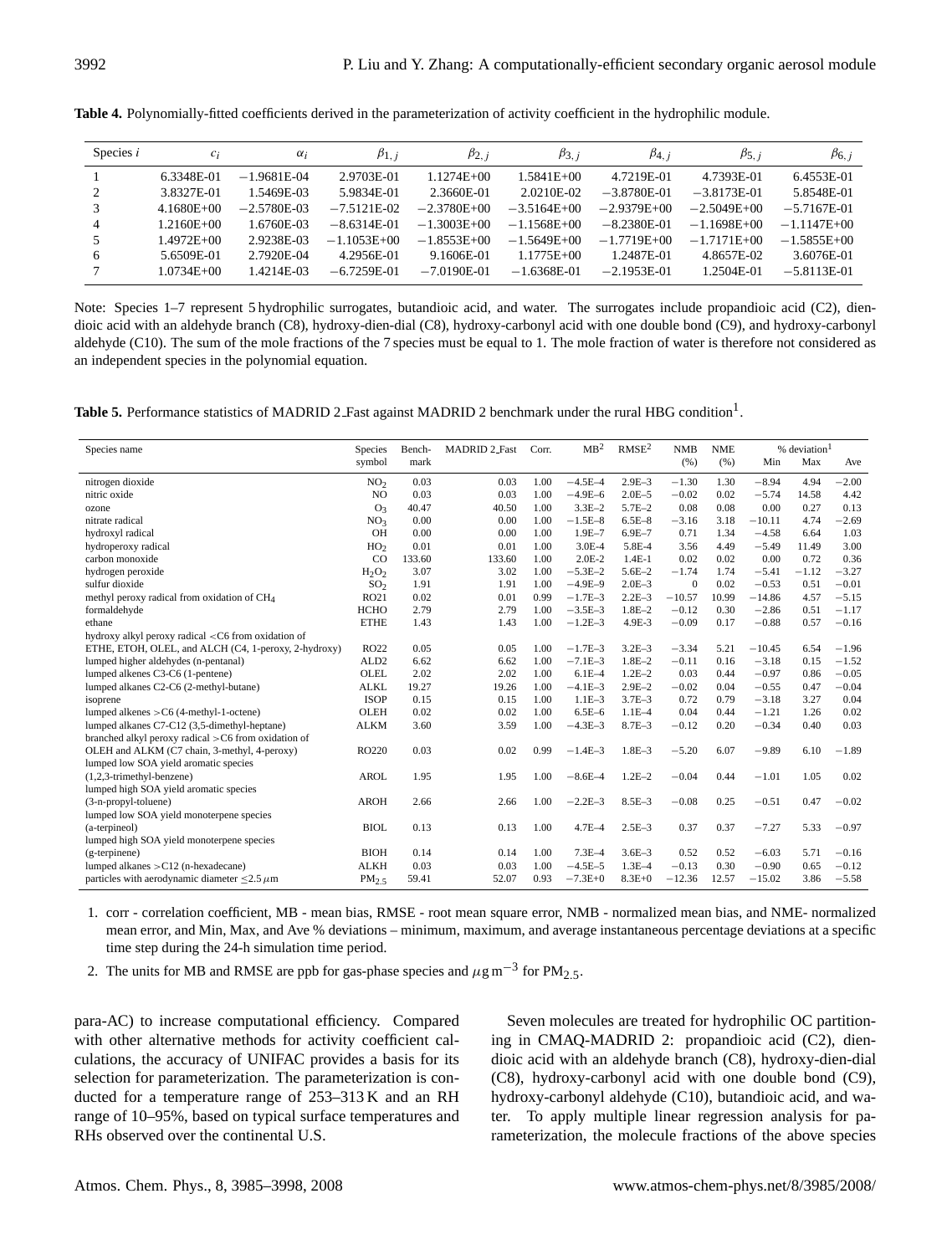(excluding water) and temperature are treated as independent variables. Because the sum of the mole fractions of the seven species must be equal to 1, the mole fraction of water depends on the sum of the six species, making it a dependent variable. Given the range of each independent variable (i.e., temperatures of 253 to 313 K with an interval of 0.5 K; mole fractions of 0 to 1 with an interval of 0.1), a total of  $\sim$ 1.16×10<sup>8</sup> simulations are conducted  $(120$  temperatures $\times$ 968 968 mole fractions of 6 hydrophilic species). The following parameterization expression of activity coefficient is then derived using UNIFAC-calculated activity coefficients and applied in box MADRID 2:

$$
Y_j = c + \alpha T + \beta_{1,j} X_1 + \beta_{2,j} X_2 + \beta_{3,j} X_3
$$
  
+  $\beta_{4,j} X_4 + \beta_{5,j} X_5 + \beta_{6,j} X_6$   $j = 1, 7$  (4)

where  $Y_j$  is activity coefficient of species j, c is the intercept (i.e., constant term),  $\alpha$  and  $\beta_{i,j}$  are vectors representing the polynomial-fitted coefficients of species  $i$  for activity coefficient of species j, T and  $X_i$  are the matrixes representing temperature in K and molecule fractions of six hydrophilic species. The values of  $\alpha$  and  $\beta_{i,j}$  are shown in Table 4. The correlation coefficients  $(r)$  between the calculated activity coefficient by the parameterization and the UNIFAC range from 0.5 to 1.0. Similar parameterization has been tested for the hydrophobic SOA module, but the results give large deviations as compared with benchmark. This could be attributed to several reasons. First, the hydrophobic module treats a larger number of species and functional groups than the hydrophilic module (10 and 16 vs. 7 and 10, respectively), which increases the uncertainties in the parameterization using the linear multiple regression approach. Second, the R program used has a size limit for the input data, which limits the use of a very fine temperature interval for the hydrophobic module (i.e., every 1 K for the hydrophobic module vs. every 0.5 K for the hydrophilic module between 253–313 K). Since the hydrophilic module takes most CPU cost under the four conditions, the parameterization of activity coefficients in the hydrophilic module will provide a major speedup. While the parameterization of activity coefficients in hydrophobic module may provide additional speedup, it is subject to the aforementioned uncertainties and introduces larger errors in the activity coefficient calculation. The speed-up of hydrophobic module using other methods warrants further study in the future.

The above parameterization for the hydrophilic module reduces the CPU cost by 97%, 76%, 88%, and 62% (corresponding to speed up factors of 30.7, 4.1, 8.6, and 2.6) for rural HBG/LBG and urban HBG/LBG conditions (see Fig. 2), respectively. The optimal speed-up method that combines solver 2, O-I cutoff, and para-AC (i.e., comb all) can reduce the total CPU cost by 97%, 78%, 89%, and 63% (corresponding to speed up factors of 31.4, 4.5, 8.8, and 2.7) for rural HBG/LBG and urban HBG/LBG conditions, respectively. Compared with the baseline simulation without speed-up, the ranges of maximum instantaneous and average percentage deviations in species concentrations are −15.0 to 14.6% and −5.58 to 0.02% for major gas-phase species and total PM<sub>2.5</sub> (see Table 5) under the rural HBG condition. A more quantitative evaluation is conducted using typical statistical measures including correlation coefficient (corr.), mean bias (MB), root mean square error (RMSE), normalized mean bias (NMB) and error (NME), as shown in Table 5. The correlation coefficients between simulated concentrations of MADRID 2 Fast and MADRID 2 for 26 major species are 0.99–1.0. The MB and RMSE values are  $-7.1 \times 10^{-3}$  to  $3.3 \times 10^{-2}$  ppb and  $6.5 \times 10^{-8}$  to  $1.4 \times 10^{-1}$  ppb, respectively, for gas-phase species and  $-7.3$  and  $8.3 \mu$ g m<sup>-3</sup>, respectively, for total PM<sub>2.5</sub> concentrations. The NMB and NME values are −10.6 to 3.6% and 0.02–11%, respectively, for gasphase species and  $-12.4\%$  and 12.6% for total PM<sub>2.5</sub> concentrations. Given relatively large uncertainties in current 3- D air quality simulations (e.g., the NMBs for  $O_3$  and  $PM_{2.5}$ are typically in the range of 10–30% and 30–50%, see e.g., Seigneur, 2001; Zhang et al., 2004, 2006), MADRID 2 Fast is considered to gain computational benefits without a significant compromise in accuracy.

#### 3.5 Sensitivity test of MADRID 2 Fast

MADRID 2 Fast that uses the optimal speed-up method (i.e., comb all) is further tested under the aforementioned four and additional two non-typical conditions (i.e., the rural VHBG and the forest LN VHBG conditions) with 7 temperatures (253, 263, 273, 283, 293, 303, and 313 K) and 5 RHs (10, 40, 60, 80, and 95%), with a total of 210 simulations  $(=7$  temperatures  $\times$  5 RHs  $\times$  6 conditions). Figure 3 shows the average percentage deviations from the benchmark for major gas-phase species and total PM2.<sup>5</sup> under the rural HBG and rural VHBG conditions at a low RH of 10% or a high RH of 95% and a range of temperatures of 253–313 K and those at a low temperature of 253 K or a high temperature of 313 K and a range of RHs of 10–95%. For most species, the average deviations are within  $\pm 10$ %. Larger deviations occur for NO, nitrate radical (NO<sub>3</sub>), BIOH, and BIOL at 253 K and RHs  $\geq$ 80% or at RH=95% and temperatures  $\leq$ 283 K or  $\geq$ 303 K, due to their very small concentrations in the baseline simulation. For example, at T=263 K, RH=95%, the mixing ratios of NO decrease from  $4.16\times10^{-10}$  ppb at 11:30 p.m. in day 1 to  $1.3 \times 10^{-20}$  ppb at 00:00 a.m. in day 2 in the baseline simulation, those in the sensitivity simulation with MADRID 2. Fast decrease from  $5.76 \times 10^{-10}$  ppb at 11:30 a.m. to  $2.42 \times 10^{-20}$  ppb at 00:00 a.m., such changes from the small baseline values at each time step result in a large average percentage deviation of 34.0% (see Fig. 3b), although the absolute changes are negligible. In Fig. 3d and h, the large PM deviations of  $-15%$  occur at a high RH of 80% and a high temperature of 313 K. They are attributed to large deviations of both hydrophilic SOA and inorganic aerosols such as NH<sup>+</sup><sub>4</sub> (with deviations of  $-34.1\%$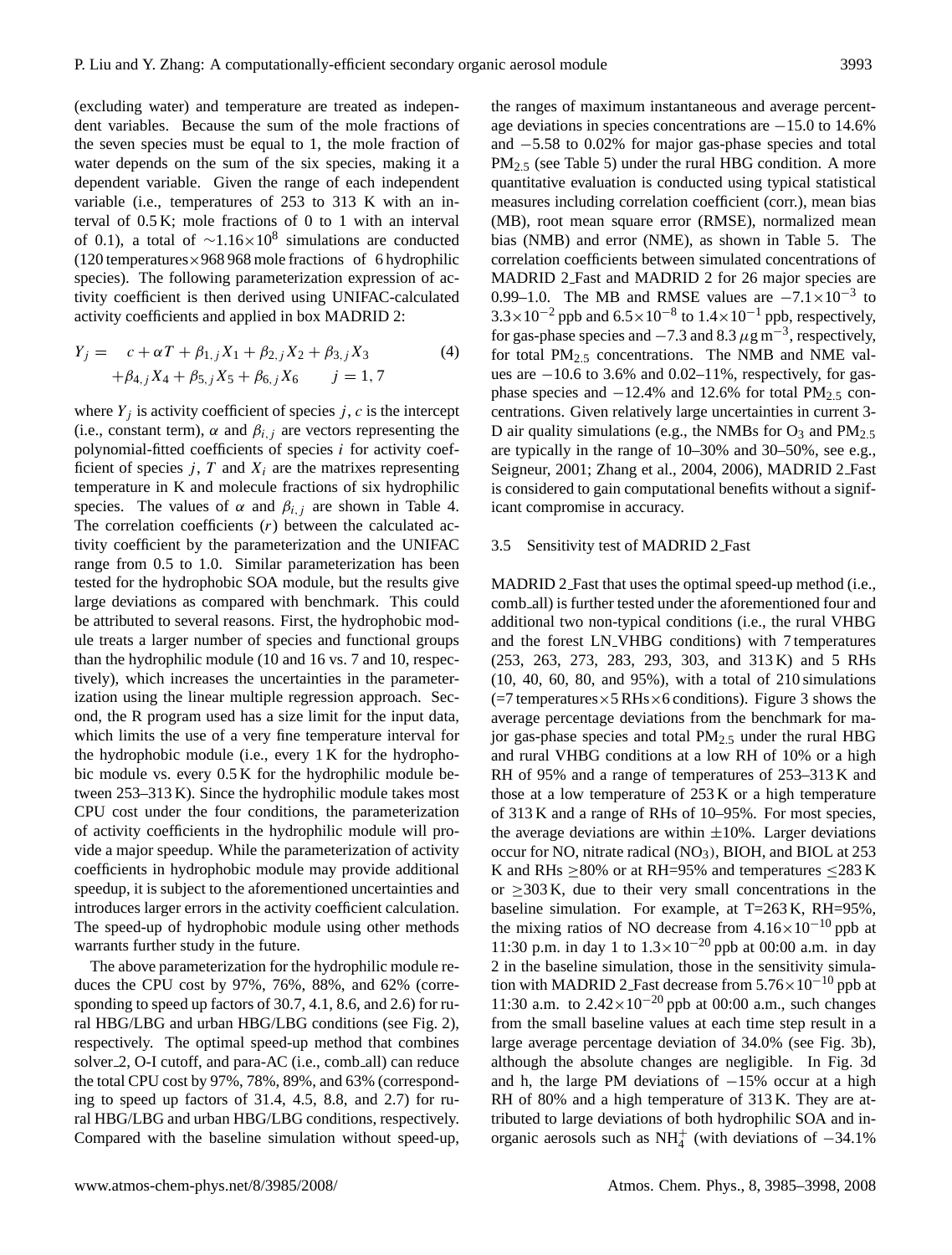

Fig. 3. Average percentage deviations from benchmark (i.e., the results from SMVGEAR with the most stringent error tolerances.) of major gas-phase species and total PM<sub>2.5</sub> during the 24-h simulation period using MADRID 2 (**(a)**–**(d)**) and the rural very high biogenic VOC (R VHBG) condition (**(e)**–**(h)**) at RH=10%, T=253-313 K ((a) and (e)), RH=95%, T=253– 313 K ((b) and (f)), T=253 K, RH=10–95% ((c) and (g)), and T=313 K, RH=10–95% ((d) and (h)) using the improved SOA module. The symbols for simulations at a constant temperature and a range of RHs are: square  $-253$  K; solid diamond  $-263$  K; triangle  $-273$  K; solid triangle – 283 K; diamond – 293 K; solid square – 303 K; and cross – 313 K. The symbols for simulations at a constant RH and a range of temperatures are: square – 10%; solid diamond – 40%; triangle – 60%; solid triangle – 80%; and diamond – 95%.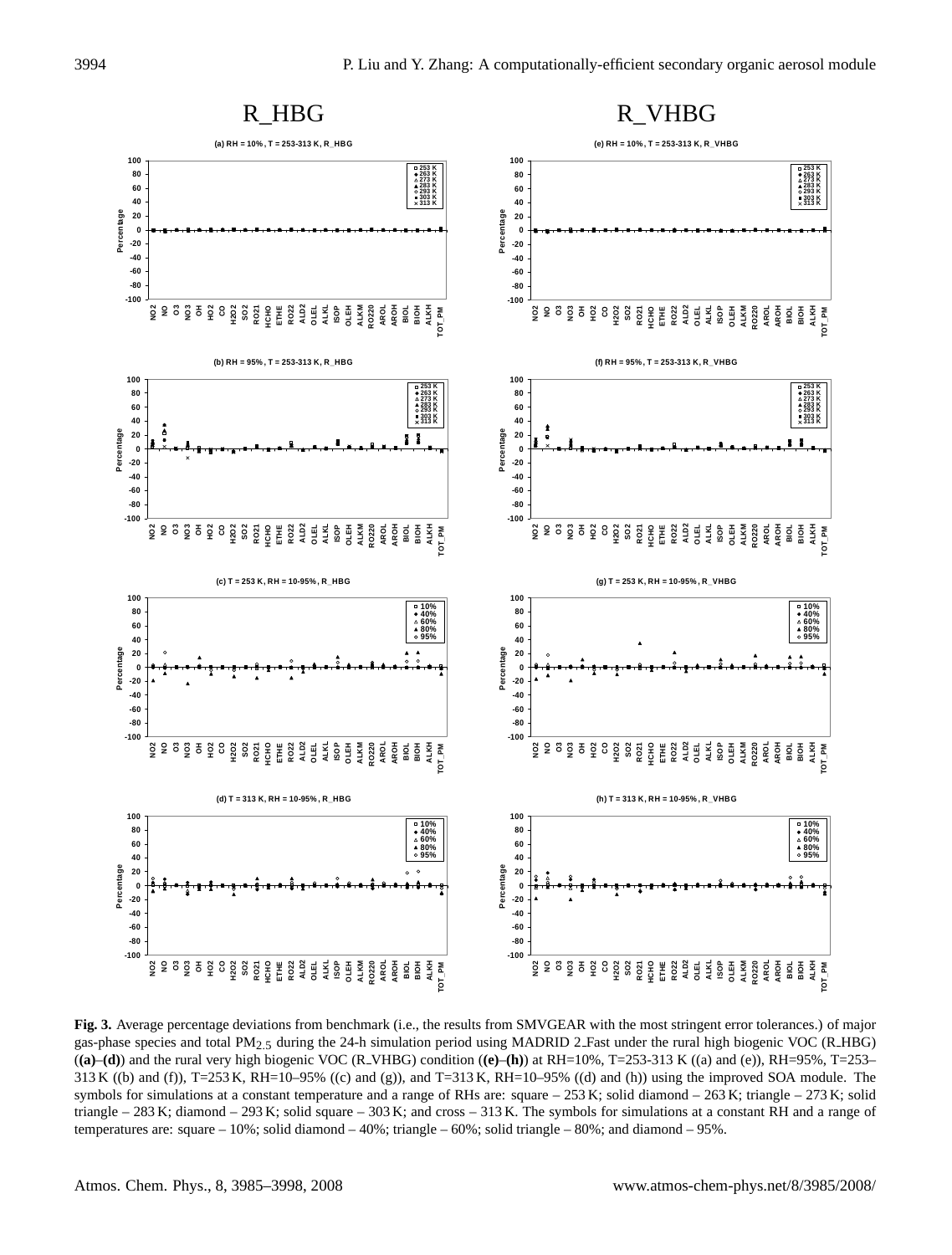P. Liu and Y. Zhang: A computationally-efficient secondary organic aerosol module 3995

and −30.6%, respectively). Higher RHs give a higher effective Henry's law constant that subsequently favors the hydrophilic SOA formation. The extra water associated with hydrophilic OCs causes additional partitioning of inorganic species to the aqueous phase (Pun et al., 2002). The use of the O-I cutoff under such conditions can cause the deviations in both hydrophilic SOA and  $NH<sub>4</sub><sup>+</sup>$ . The percentage deviations under the other four conditions are smaller than those shown in Fig. 3. In addition to the box model test simulation, one-day 3-D test simulations with CMAQ-MADRID 2 Fast against CMAQ-MADRID 2 is conducted and the results also show small deviations, with absolute differences for  $O_3$  concentrations of  $-0.02$  to 0.02 ppb ( $-0.07$ to 0.1%), and those for PM<sub>2.5</sub> concentrations of  $-0.60$  to  $0.06 \,\mu\text{g m}^{-3}$  (-6.1 to 1.5%). Figure 4 shows the computational speedup factors vs. average percentage deviations from benchmark for concentrations of  $O_3$  and  $PM_{2,5}$  using MADRID 2 Fast from the 210 test simulations. The average percentage deviations are within  $\pm 0.6\%$  for O<sub>3</sub> (mostly within  $\pm 0.2\%$ ) and  $\pm 15\%$  for PM<sub>2.5</sub> (mostly within  $\pm 10\%$ ). The computational speed up factor is greater than 2, 5, and 10 for more than 77%, 56%, and 37% of simulations, respectively. As expected, the highest speedup occurs under conditions with high biogenic VOCs and high RHs. The small speedup occurs under conditions with RH=10%. In such cases, the concentrations of solute species in aqueous-phase are relatively low and hydrophobic OCs dominate, the computational savings are dominated by speedup methods other than the parameterized activity coefficients for hydrophilic OCs. Figure 5 shows a fairly good correlation of simulated AROH, BIOH, total SOA, and total  $PM_{2.5}$  between simulations with MADRID 2 Fast and MADRID 2 from a total of 210 simulations under the six test conditions during the 24-h simulation period, with correlation coefficients of 0.99 to 1.0 and  $>92\%$  of data points within  $\pm 15\%$  deviations. These results illustrate that MADRID 2 Fast provides an overall good compromise between computational efficiency and numerical accuracy under most atmospheric conditions.

## **4 Summary and future work**

A box model, 0-D CMAQ-MADRID 2, is applied in this study to explore various methods in improving computational efficiency of the SOA module. Estimating their activity coefficients with the UNIFAC and solving partitioning equations for condensable VOCs are identified to be the most computationally-expensive processes in simulating SOA. Potential speed-up methods tested include relaxing the error tolerance levels, reducing the maximum number of iterations, and adjusting several internal parameters of the numerical solver; turning off O-I interactions when water content associated organics is relatively small, and parameterizing the UNIFAC calculation of activity coefficients for hydrophilic OCs using multiple linear regression analysis at 3. and 3. and 3. and 3. and 3. and 3. and 3. and 3. and 3. and 3. and 3. and 3. and 3. and 3. and 3. and 3. and 3. and 3. and 3. and 3. and 3. and 3. and 3. and 3

**Fig. 4.** Computational speedup factors vs. average percentage deviations from benchmark (i.e., the results from SMVGEAR with the most stringent error tolerances.) for concentrations of  $(a)$   $O_3$  and **(b)** PM<sub>2.5</sub> during the 24-h simulation period using MADRID 2 Fast from 210 test simulations.

various temperatures for the mixtures at various solute concentrations. A combination of several speed-up parameters related to the numerical solver gives 47–55% CPU reductions (speedup by 1.9-2.2) with percentage deviations of −5.5 to 1.7%. The percentage of water associated with organics over the total water from inorganics is selected as an indicator of O-I interactions with an optimal cutoff value of 0.5%. Using the cutoff value to turn on/off O-I interactions can reduce CPU by 7 to 39.3% under the test conditions with the percentage deviations of −7.2 to 7.3% for most species. Among all the methods tested, the parameterization of the activity coefficient calculation in the hydrophilic module gives the most effective CPU reduction (reduced by 61.7 to 96.7%, or speedup by factors of 2.6–30.7) with the maximum instantaneous percentage deviations of −15.0 to 14.6%. The optimal speed-up method that combines all above methods can significantly reduce the CPU cost by 62.5 to 96.8% (speedup by factors of 2.7–31.4) with maximum instantaneous per-

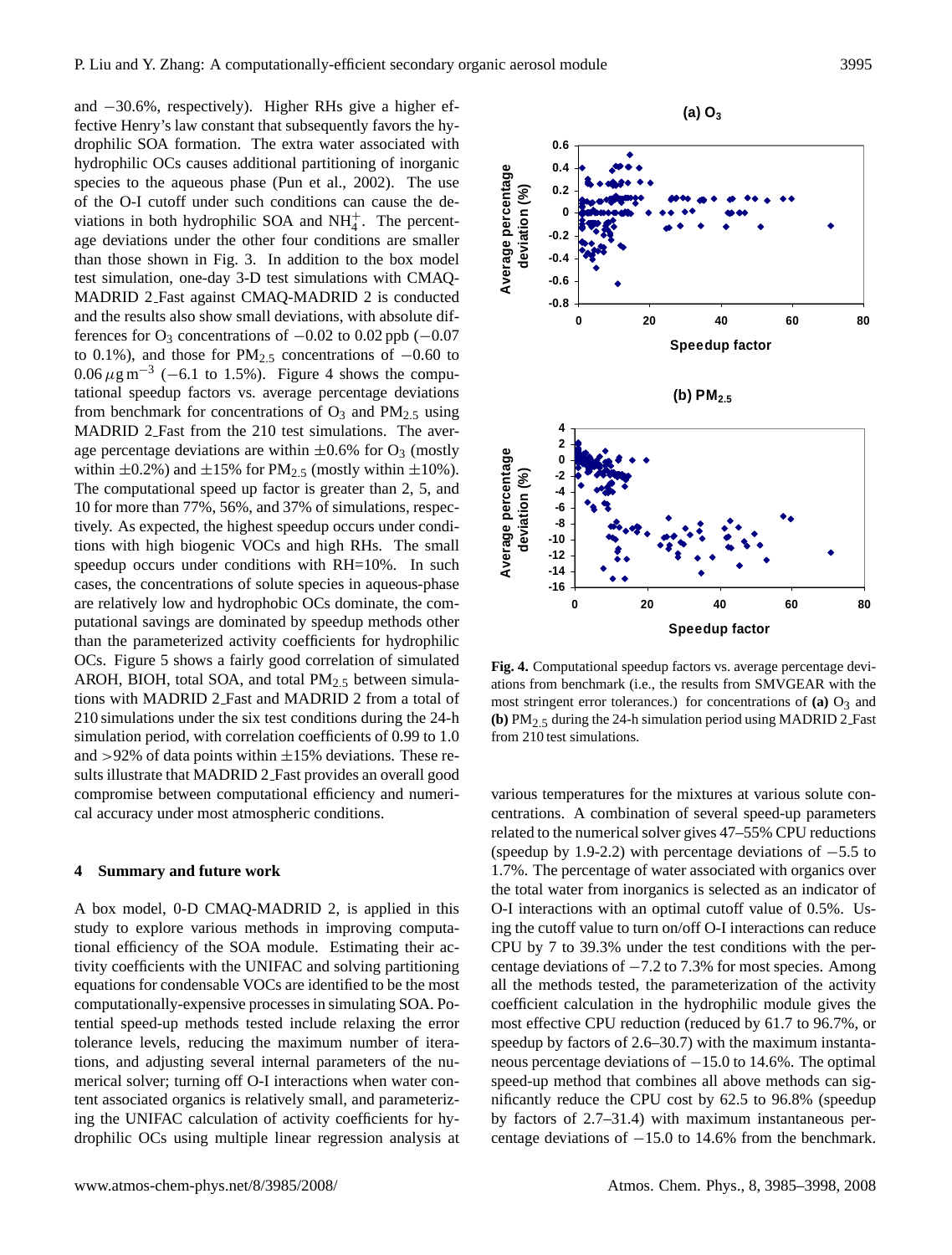

**Fig. 5.** The correlations of **(a)** AROH, **(b)** BIOH, **(c)** total SOA, and **(d)** total PM2.5 between improved SOA module and benchmark results (i.e., the results from SMVGEAR with the most stringent error tolerances.) under the R\_HBG, R\_LBG, U\_HBG, U\_LBG, R\_VHBG, and LN VHBG conditions with various temperatures (i.e., 253, 263, 273, 283, 293, 303, 313 K) and RHs (i.e., 10, 40, 60, 80, 95%). The dashlines indicate deviation ranges of  $\pm 15\%$ .

Under typical and non-typical atmospheric conditions with ranges of temperatures of 253–313 K and RHs of 10–95%, MADRID 2 Fast can improve computational efficiency by more than a factor of 2 for 77% of the 210 test simulations while reproducing the benchmark results with acceptable accuracy (with average percentage deviations within  $\pm 15\%$ ) for most species. The methods used to develop MADRID 2 Fast in this study are generic to other SOA modules that employ the UNIFAC calculation for activity coefficients of OCs and/or that use a numerical solver to solve the partitioning equations for OCs. MADRID 2 Fast is being implemented in 3-D CMAQ-MADRID of Zhang et al. (2004) and the Weather Research and Forecast Model with Chemistry and MADRID (WRF/Chem-MADRID) (Zhang et al., 2005; Hu et al., 2006). It will be further tested with representative episodes in the U.S. and abroad for long-term applications and real-time air quality forecasting.

*Acknowledgements.* This work is supported by the NSF Award No. Atm-0348819 and under the Memorandum of Understanding between the U.S. EPA and the U.S. Department of Commerce's NOAA and under agreement number DW13921548. The authors thank G. L. Gipson, a former employee at the U.S. EPA for providing a gas-phase box model of CBM-IV mechanism with the QSSA, SMVGEAR, and ROS3 solvers as a starting point for the implementation of the three solvers for CACM gas-phase mechanism performed in this work. Thanks are also due to B. K. Pun, Atmospheric and Environmental Research (AER), Inc., for helpful discussions regarding MADRID 2. This work constitutes a contribution to the NOAA Air Quality Program.

Edited by: J. Seinfeld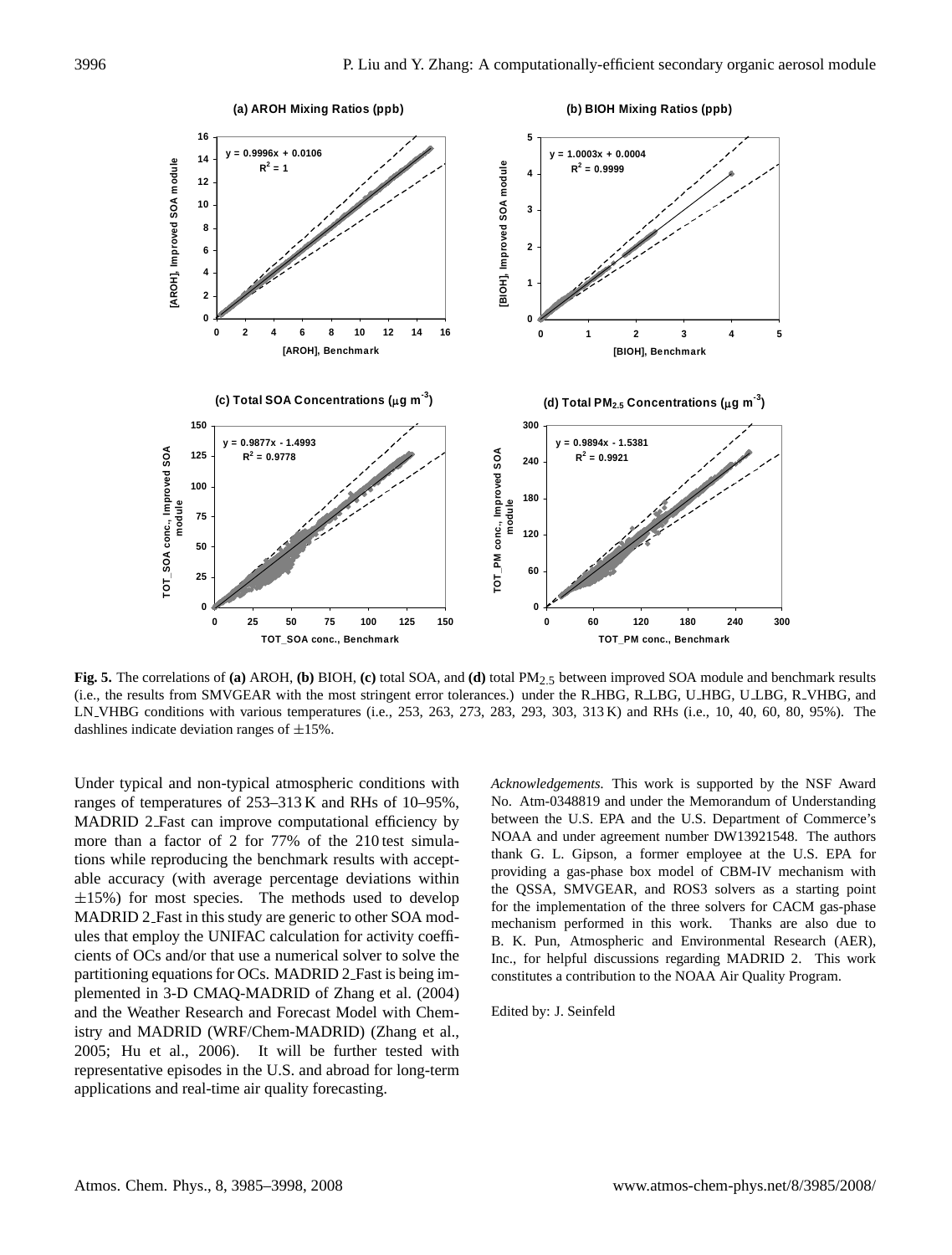## **References**

- Andersson-Sköld, Y. and Simpson, D.: Secondary organic aerosol formation in northern Europe: A model study, J. Geophys. Res., 106(D7), 7357–7374, 2001.
- Ansari, A. S. and Pandis, S. N.: Water absorption by secondary organic aerosol and its effect on inorganic aerosol behavior, Environ. Sci. Technol., 34, 71–77, 2000.
- Aumont, B., Madronich, S., Bey, I., and Tyndall, G. S.: Contribution of secondary VOC to the composition of aqueous atmospheric particles: A modeling approach, J. Atmos. Chem., 35, 59–75, 2000.
- Barthelmie, R. J. and Pryor, S. C.: A model mechanism to describe oxidation of monoterpenes leading to secondary organic aerosol 1. α-pinene and β-pinene, J. Geophys. Res., 104(D19), 23 657– 23 670, 1999.
- Binkowski, F. S. and Roselle, S. J.: Models-3 Community Multiscale Air Quality (CMAQ) model aerosol component 1. Model description, J. Geophys. Res., 108(D6), 4183, doi:10.1029/2001JD001409, 2003.
- Bowman, F. M. and Karamalegos, A. M.: Estimated effects of composition on secondary organic aerosol mass concentrations, Environ. Sci. Technol., 36, 2701–2707, 2002.
- Bowman, F. M. and Melton, J. A.: Effect of activity coefficient models on predictions of secondary organic aerosol partitioning, J. Aerosol Sci., 35, 1415–1438, 2004.
- Choi, M. Y. and Chan, C. K.: The effects of organic species on the hygroscopic behaviors of inorganic aerosols, Environ. Sci. Technol., 36, 2422–2428, 2002.
- Clegg, S. L., Seinfeld, J. H., and Brimblecombe, P.: Thermodynamic modeling of aqueous aerosols containing electrolytes and dissolved organic compounds, J. Aerosol Sci., 32, 713–738, 2001.
- Cruz, C. N. and Pandis, S. N.: Deliquescence and hygroscopic growth of mixed inorganic-organic atmospheric aerosol, Environ. Sci. Technol., 34, 4313–4319, 2000.
- Davidson, C. I., Phalen, R. F., and Solomon, P. A.: Airborne particulate matter and human health: A review, Aerosol Sci. Tech., 39, 737–749, 2005.
- Finlayson-Pitts, B. J. and Pitts Jr., J. N.: Atmospheric Chemistry: Fundamentals and Experimental Techniques, John Wiley & Sons, Inc., USA, 1986.
- Fredenslund, A., Jones, R. L., and Prausnitz, J. M.: Groupcontribution estimation of activity coefficients in nonideal liquid mixtures, Aiche J., 21, 1086–1099, 1975.
- Fredenslund, A., Gmehling, J., and Rasmussen, P.: Vapor–Liquid equilibria using UNIFAC: a group-contribution method, Elsevier Scientific Publishing, New York, 1977.
- Griffin, R. J., Cocker III, D. R., Flagan, R. C., and Seinfeld, J. H.: Organic aerosol formation from the oxidation of biogenic hydrocarbons, J. Geophys. Res., 104(D3), 3555–3567, 1999.
- Griffin, R. J., Dabdub, D., Kleeman, M. J., Fraser, M. P., Cass, G. R., and Seinfeld, J. H.: Secondary organic aerosol 3. Urban/regional scale model of size- and composition-resolved aerosols, J. Geophys. Res., 107(D17), 4334, doi:10.1029/2001JD000544, 2002a.
- Griffin, R. J., Dabdub, D., and Seinfeld, J. H.: Secondary organic aerosol 1. Atmospheric chemical mechanism for production of molecular constituents, J. Geophys. Res., 107(D17), 4332, doi:10.1029/2001JD000541, 2002b.
- Griffin, R. J., Nguyen, K., Dabdub, D., and Seinfeld, J. H.: A coupled hydrophobic-hydrophilic model for predicting secondary organic aerosol formation, J. Atmos. Chem., 44, 171–190, 2003.
- Hertel, O., Berkowicz, R., Christensen, J., and Hov, Ø.: Test of two numerical schemes for use in atmospheric transport-chemistry models, Atmos. Environ., 27A, 2591–2611, 1993.
- Hesstvedt, E., Hov, Ö., and Isaksen, I. S. A.: Quasi-steady-state approximations in air pollution modeling: a comparison of two numerical schemes for oxidant prediction, Int. J. Chem. Kinet., 10, 971–994, 1978.
- Hine, J. and Mookerjee, P. K.: The intrinsic hydrophilic character of organic compounds: correlations in terms of structural contributions, J. Org. Chem., 40, 292–298, 1975.
- Hu, X.-M. and Zhang, Y.: Implementation and testing of a new aerosol module in WRF/Chem, Proceedings of the 86th AMS Annual Meeting/the 8th Conference on atmospheric chemistry, Atlanta, 2006.
- Huang, H.-C. and Chang, J. S.: On the performance of numerical solvers for a chemistry submodel in three-dimensional air quality models: 1. Box model simulations, J. Geophys. Res., 106(D17), 20 175–20 188, 2001.
- IPCC: Climate Change 2007: The Physical Science Basis, Contribution of Working Group I to the Fourth Assessment Report of the Intergovernmental Panel on Climate Change, edited by: Solomon, S., Qin, D., Manning, M., Chen, Z., Marquis, M., Averyt, K. B., Tignor, M., and Miller, H. L., Cambridge University Press, Cambridge, United Kingdom and New York, NY, USA, 996 pp., 2007.
- Jacobson, M. Z. and Turco, R. P.: SMVGEAR: A sparse-matrix, vectorized Gear code for atmospheric models, Atmos. Environ., 28, 273–284, 1994.
- Lyman, W. J., Reehl, W. F., and Rossnblatt, D. H.: Handbook of Chemical Property Estimation Methods, American Chemical Society, Washington, DC, 11–22, 1990.
- National Toxicology Program (NTP), Public Health Service, U.S. Department of Health and Human Services: the 11th report on carcinogens, [http://ntp.niehs.nih.gov/index.cfm?](http://ntp.niehs.nih.gov/index.cfm?objectid=32BA9724-F1F6-975E-7FCE50709CB4C932) [objectid=32BA9724-F1F6-975E-7FCE50709CB4C932,](http://ntp.niehs.nih.gov/index.cfm?objectid=32BA9724-F1F6-975E-7FCE50709CB4C932) 2005.
- Nenes, A., Pandis, S. N., and Pilinis, C.: Continued development and testing of a new thermodynamic aerosol module for urban and regional air quality models, Atmos. Environ., 33, 1553– 1560, 1999.
- Odum, J. R., Jungkamp, T. P. W., Griffin, R. J., Forstner, H. J. L., Flagan, R. C., and Seinfeld, J. H.: Aromatics, reformulated gasoline, and atmospheric organic aerosol formation, Environ. Sci. Technol., 31, 1890–1897, 1997.
- Pankow, J. F.: An absorption model of gas-particle partitioning of organic compounds in the atmosphere, Atmos. Environ., 28, 185–188, 1994a.
- Pankow, J. F.: An absorption model of the gas/aerosol partitioning involved in the formation of secondary organic aerosol, Atmos. Environ., 28, 189–193, 1994b.
- Prausnitz, J. M., Lichtenthaler, R. N., and Gomes de Azevedo, E.: Molecular thermodynamics of fluid-phase equilibria, Upper Saddle River, NJ, Prentice-Hall, 1999.
- Press, W. H., Teukolsky, S. A., Vetterling, W. T., Flannery, B. P.: Numerical Recipes in C: The Art of Scientific Computing, Cambridge University Press, New York, 1997.